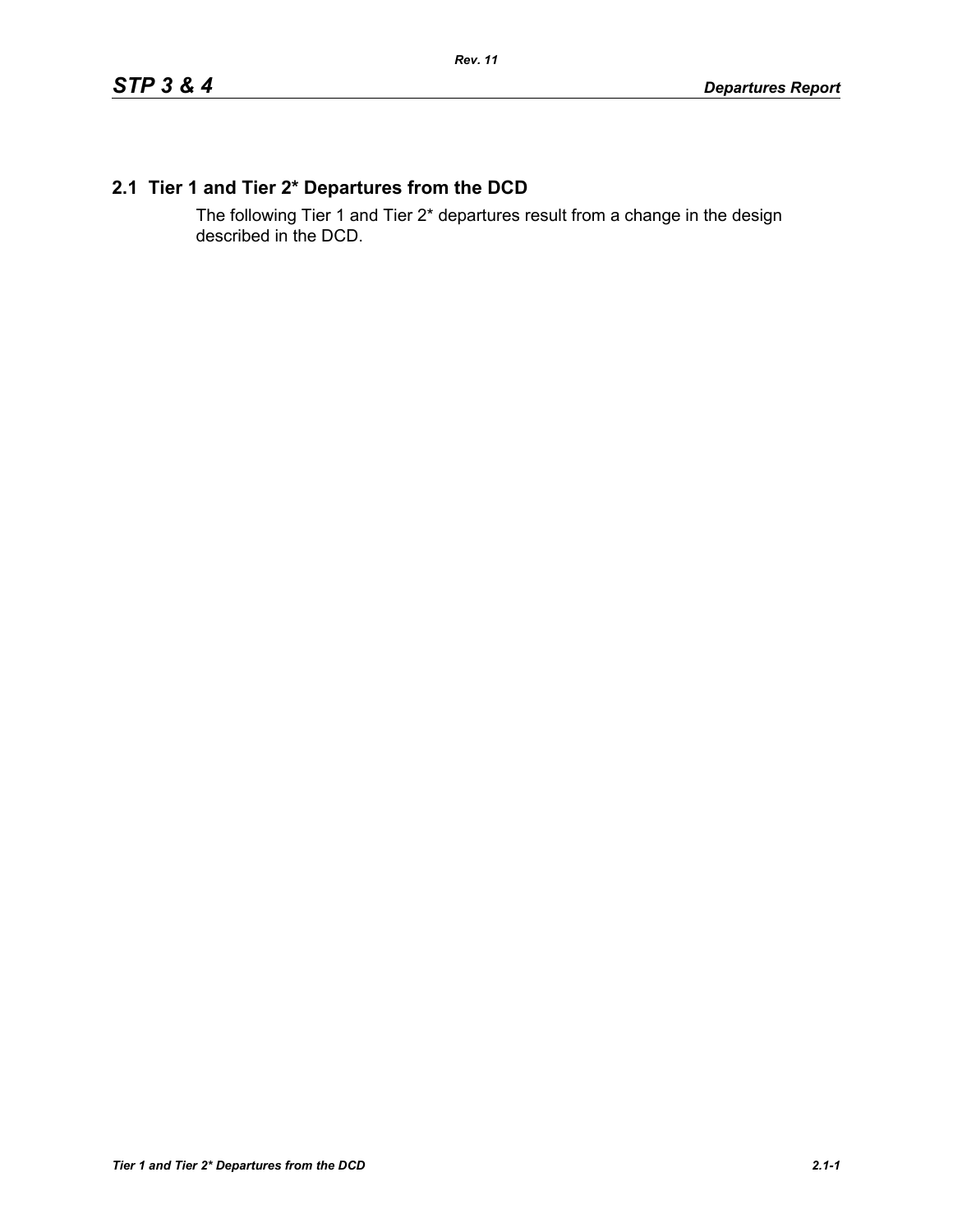# **STD DEP T1 1.1-1, Definition of As-Built**

## **Description**

This requested departure modifies the FSAR, Tier 1, Section 1.1 definition of as-built to clarify that the determination of physical properties of an as-built structure, system, or component may be based on measurements, inspections, or tests that occur prior to installation, provided that subsequent fabrication, handling, installation, and testing do not alter the properties. This clarification is not inconsistent with the original Tier 1 definition of as-built; it simply clarifies that some physical property determinations may be performed prior to the installation of a particular structure, system, or component, providing these properties are not compromised subsequent to the determination. It should reduce the likelihood of misinterpretation regarding adequate physical property determinations when pre-installation measurements, tests, or inspections are performed. The clarification is the same as the definition of as-built proposed by the NRC staff at a meeting with the industry on December 17, 2009 and as contained in NEI 08-01 (Revision 4, Draft E) *"Industry Guidelines for the ITAAC Closure Process Under 10 CFR Part 52,"* dated February, 2010.

## **Evaluation Summary**

This departure was evaluated per Section VIII.A.4 of Appendix A to 10 CFR Part 52, which requires that 1) the design change will not result in a significant decrease in the level of safety otherwise provided by the design; 2) the exemption is authorized by law, will not present an undue risk to the public health and safety, and is consistent with the common defense and security; 3) special circumstances are present as specified in 10 CFR 50.12(a)(2); and 4) the special circumstances outweigh any decrease in safety that may result from the reduction in standardization caused by the exemption. As shown below, each of these four criteria are satisfied.

- (1) As discussed above, the change provides clarification that will reduce the likelihood of misinterpretation regarding adequate determination of the physical properties of structures, systems, or components during ITAAC closure, and as such is an enhancement to the design that will not result in a significant decrease in the level of safety otherwise provided by the design.
- (2) The change is not inconsistent with the Atomic Energy Act or any other statute and therefore is authorized by law. As discussed above, the change represents an enhancement and therefore will not present an undue risk to the public health and safety. The change does not relate to security and does not otherwise pertain to the common defense and security.
- (3) Special circumstances are present as specified in 10 CFR 50.12(a)(2). Specifically, special circumstance (iv) is present, since the change represents an improvement based on the reduction in the likelihood of misinterpretation regarding adequate physical property determinations performed prior to structure, system, or component installation. Therefore, it will result in a benefit to the public health and safety.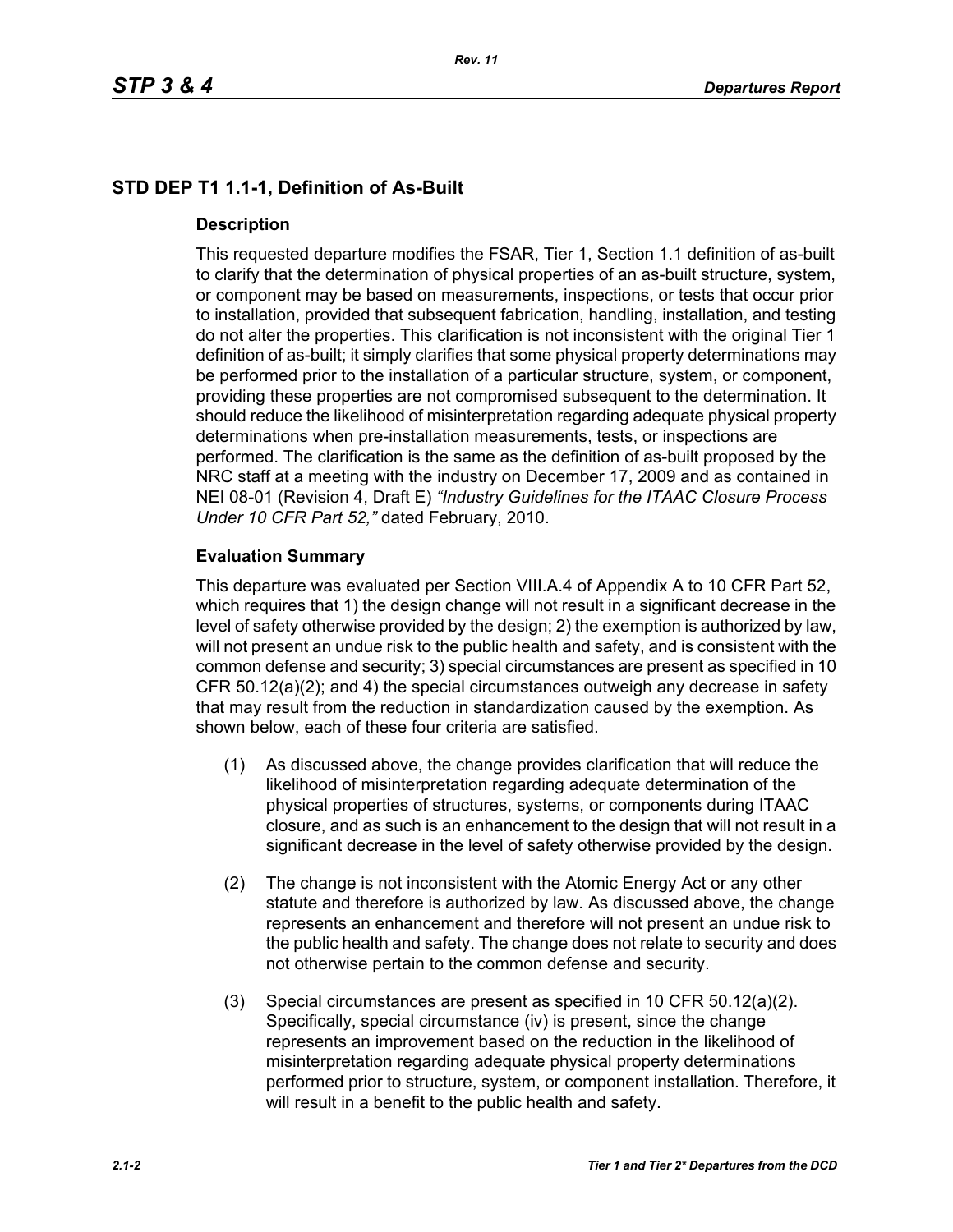(4) The special circumstances outweigh any decrease in safety that may result from the reduction in standardization caused by the exemption. Specifically, the change does not reduce safety, and does not affect the configuration of the plant or the manner in which the plant is operated. Further, this departure will form the reference-COLA for future COL applicants, thus the departure will likely not affect standardization. Any reduction in standardization resulting from the change in the definition of as-built will not adversely affect safety.

As demonstrated above, this exemption complies with the requirements in Section VIII.A.4 of Appendix A to 10 CFR Part 52. Therefore, STPNOC requests that the NRC approve this exemption.

#### **STD DEP T1 2.1-2, Reactor Pressure Vessel System RIP Motor Casing Cladding**

#### **Description**

This requested departure modifies the description of the RIP motor casing to clearly indicate that some portions of the motor casing have cladding.

ABWR DCD Tier 1 describes the cladding applied to the interior of the RPV and indentifies areas of the RPV where there is no cladding. Specifically, DCD Tier 1 Section 2.1.1 states that there is no cladding on the RIP motor casing. The standard ABWR design for installed applications includes stainless steel cladding at two different locations of the casing. The RIP motor casings are clad with stainless steel only in the stretch tube region (up to the motor secondary seal) and around the bottom of the RIP motor casings where they interface with the motor cover closures. The requested departure modifies the DCD Tier 1 RIP motor casing design description to be consistent with the ABWR RIP motor casing design in current use. The design description in the ABWR DCD Tier 2 Section 5.3.3.1.1.1 is also clarified for consistency with Tier 1.

#### **Evaluation Summary**

This departure changes the RIP motor casing to incorporate cladding in the stretchtube portion above the RIP secondary seal and at the bottom end of the casing near the closure of the motor cover.

This departure was evaluated per Section VIII.A.4 of Appendix A to 10 CFR Part 52, which requires that 1) the design change will not result in a significant decrease in the level of safety otherwise provided by the design; 2) the exemption is authorized by law, will not present an undue risk to the public health and safety, and is consistent with the common defense and security; 3) special circumstances are present as specified in 10 CFR 50.12(a)(2); and 4) the special circumstances outweigh any decrease in safety that may result from the reduction in standardization caused by the exemption. As shown below, each of these four criteria are satisfied.

*Rev. 11*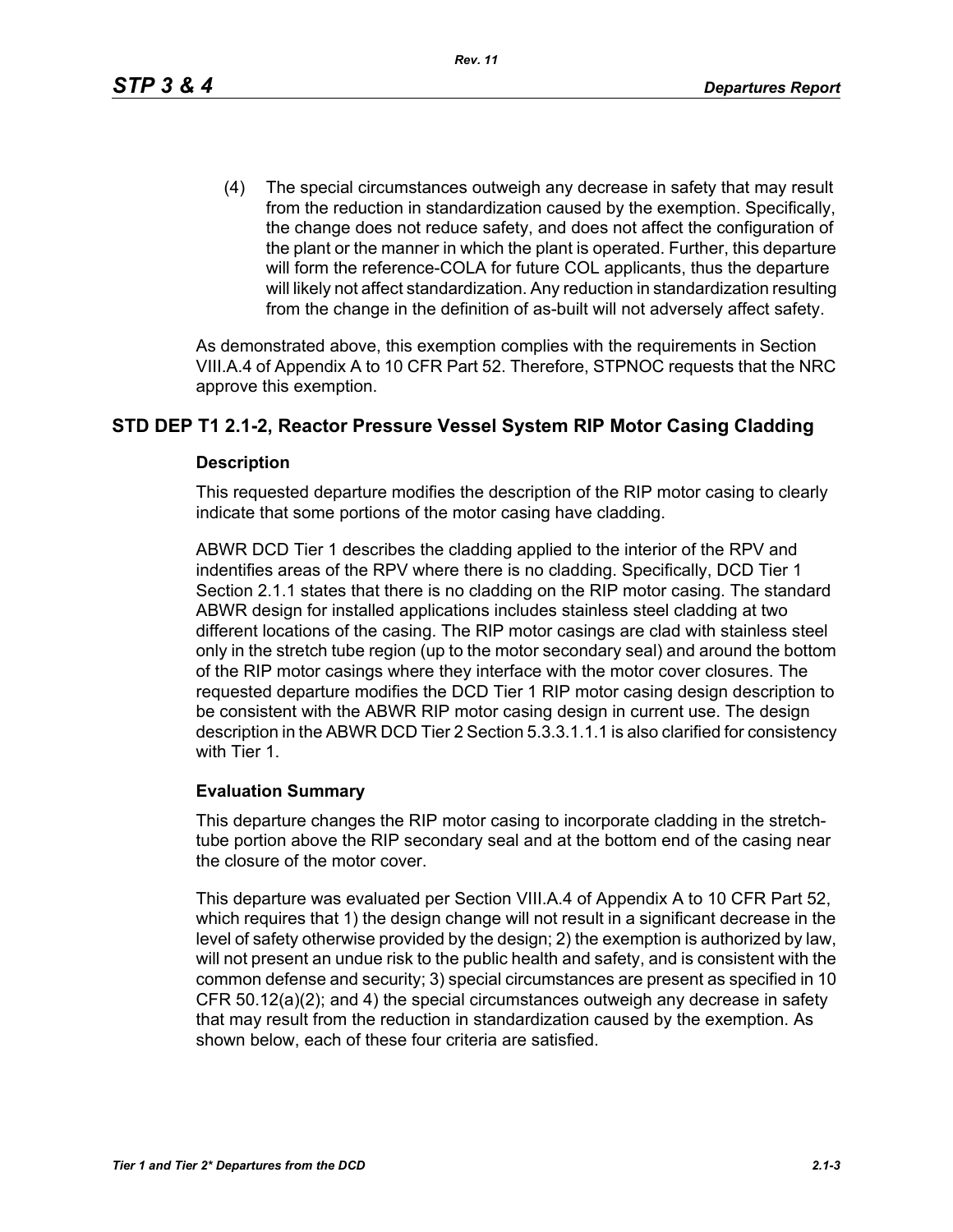*Rev. 11*

- (1) As discussed above, the design change provides protection of the RIP motor casing base metal, and as such is an enhancement to the design that therefore will not result in a significant decrease in the level of safety otherwise provided by the design.
- (2) The exemption is not inconsistent with the Atomic Energy Act or any other statute and therefore is authorized by law. As discussed above, the design change represents an enhancement and therefore will not present an undue risk to the public health and safety. The design change does not relate to security and does not otherwise pertain to the common defense and security.
- (3) Special circumstances are present as specified in 10 CFR 50.12(a)(2). Specifically, special circumstances (iv) is present, since the design change represents an improvement based on ABWR operating experience. The change is proven effective by operating history and therefore will result in a benefit to the public health and safety.
- (4) The special circumstances outweigh any decrease in safety that may result from the reduction in standardization caused by the exemption. Specifically, the design change does not reduce safety, and does not affect the configuration of the plant or the manner in which the plant is operated. Further, this departure is consistent with operatiing ABWR designs, and will form the reference-COLA for future COL applicants, thus the departure will likely not affect standardization. Any reduction in standardization resulting from the change in the RIP motor casing cladding will not adversely affect safety.

As demonstrated above, this exemption complies with the requirements in Section VIII.A.4 of Appendix A to 10 CFR Part 52. Therefore, STPNOC requests that the NRC approve this exemption.

# **STD DEP T1 2.2-1, Control Systems Changes to Inputs, Tests, and Hardware**

## **Description**

The reference ABWR DCD Tier 1 Table 2.2.1 ITAAC Acceptance Criteria for Item 11 (i.e. associated with testing of one of the dual redundant non-Class 1E uninterruptible power supply at a time) states the "test signal exists in only one control channel at a time." This acceptance criterion was based upon an assumption that in the RCIS design implementation each channel of the dual-redundant RCIS controller equipment would receive power from only one associated uninterruptible power supply. However, in the final RCIS design implementation, only the power supply associated with the one non-Class 1E uninterruptible power supply being tested will become inoperable and both of the dual-redundant controller channels remain operational when this testing is conducted. The detailed RCIS design for the dual-redundant controller equipment is implemented such that each channel remains operational as long as either one of the uninterruptible power supplies is operational. There is an associated alarm condition activated when one of the uninterruptible power supplies becomes inoperable (i.e. so the operator becomes aware of this abnormal power supply status condition). A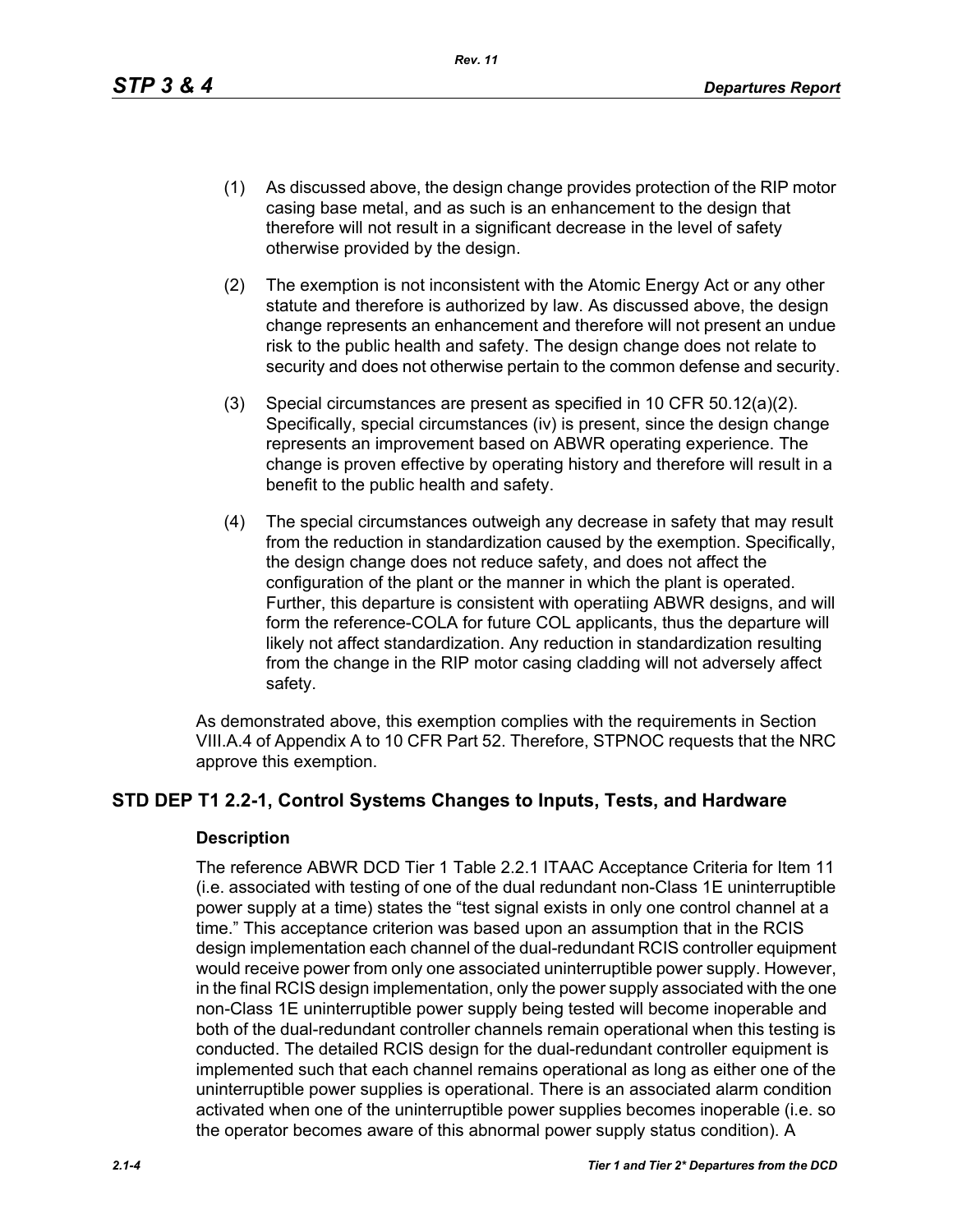change has been incorporated regarding the DCD Tier 1 ITAAC requirement for the RCIS related to the Acceptance Criteria associated with the testing of one of the dual redundant non-Class 1E uninterruptible power supply at a time.

#### **Evaluation Summary**

This departure was evaluated per Section VIII.A.4 of Appendix A to 10 CFR Part 52, which requires that 1) the design change will not result in a significant decrease in the level of safety otherwise provided by the design; 2) the exemption is authorized by law, will not present an undue risk to the public health and safety, and is consistent with the common defense and security; 3) special circumstances are present as specified in 10 CFR 50.12(a)(2); and 4) the special circumstances outweigh any decrease in safety that may result from the reduction in standardization caused by the exemption. As shown below, each of these four criteria are satisfied.

- (1) As discussed above, the design change represents an improvement and therefore will not result in a significant decrease in the level of safety otherwise provided by the design.
- (2) The exemption is not inconsistent with the Atomic Energy Act or any other statute and therefore is authorized by law. As discussed above, the design change represents an improvement and therefore will not present an undue risk to the public health and safety and the design change does not relate to security and does not otherwise pertain to the common defense and security.
- (3) Special circumstances are present as specified in 10 CFR 50.12(a)(2). Specifically, special circumstance (iv) is present, since the design change represents an improvement and therefore will result in a benefit to the public health and safety.
- (4) This is "standard" departure that is intended to be applicable to COL applicants that reference the ABWR DCD. Therefore this departure will not result in any loss of standardization, Additionally, the design change represents an improvement in safety, and does not adversely affect the configuration of the plant or the manner in which the plant is operated.

As demonstrated above, this exemption complies with the requirements in Section VIII.A.4 of Appendix A to 10 CFR Part 52. Therefore, STPNOC requests that the NRC approve this exemption.

## **STD DEP T1 2.3-1, Deletion of MSIV Closure and Scram on High Radiation**

#### **Description**

The Scram and MSIV Automatic Closure on high MSLRM (main steam line radiation monitor) trip is deleted. This safety function is deleted for the following reasons:

 The MSLR-high trip is not specifically credited in any ABWR safety analysis. This trip was originally designed for BWRs to mitigate the effects of a control rod drop accident (CRDA). As described in Tier 2 DCD Section 15.4.10, the ABWR has no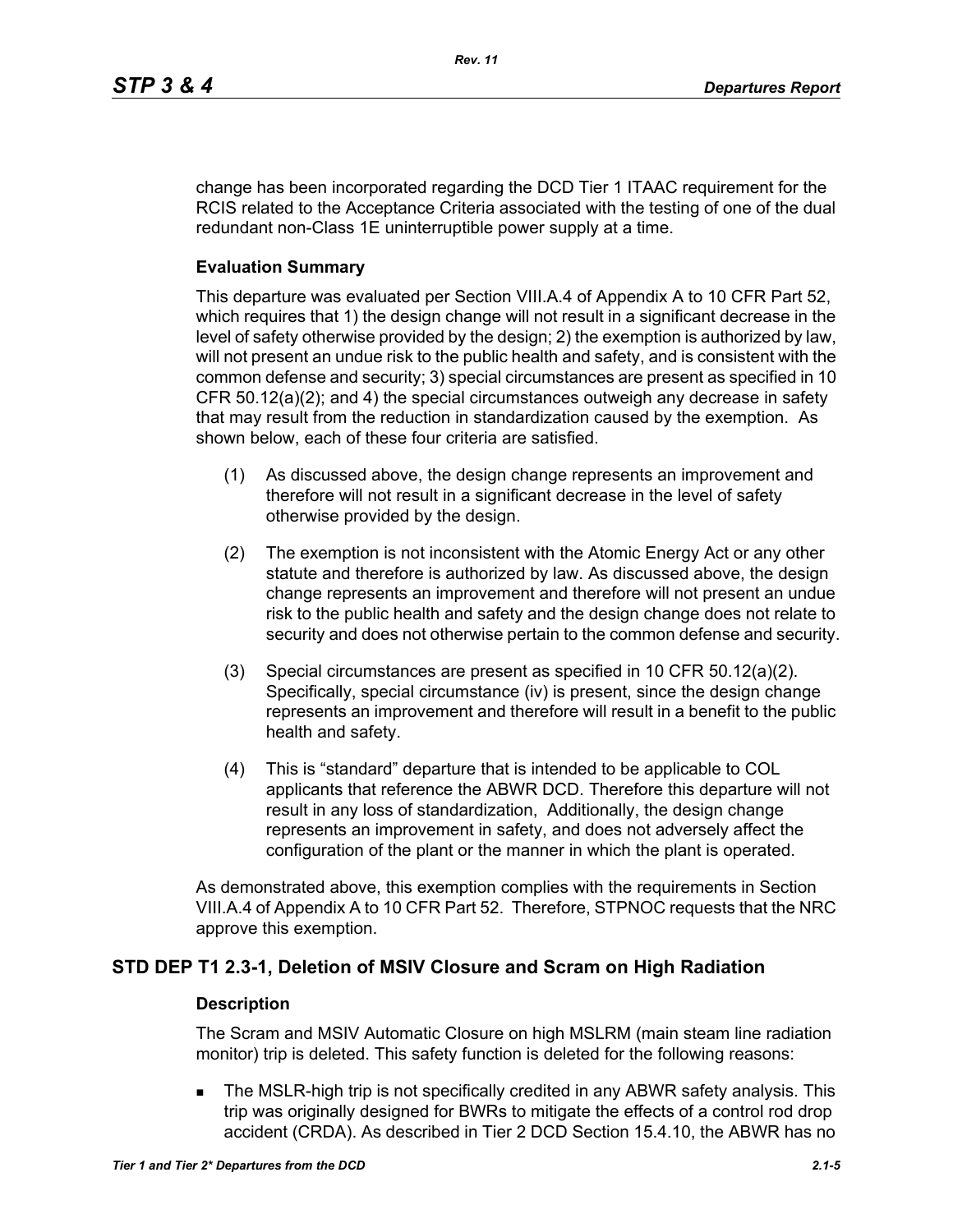basis for the CRDA event to occur. Thus, the deletion of the automatic scram and MSL isolation results in no change in associated risk or safety margins.

 U.S. BWRs have experienced spurious trips due to this function. The radiation trip setpoints can be overwhelmed by minor variations in the N-16 flow during normal operation and cause spurious trips. Elimination of the safety-related functions reduces the potential for unnecessary reactor shutdown and increases plant operational flexibility. Operators in the main control room are alerted to potential offsite releases by the MSLRM, the condenser steam jet air ejector monitor, and/or ventilation stack monitor.

Furthermore, this change has been previously approved by the NRC for U.S. BWRs based on analyses that demonstrate that safety margins are not impacted. Since the SER conditions are met for the ABWR, as explained above, no other safety analyses are required.

This departure includes the following Tier 1, Technical Specification, and Tier 2 changes.

#### **Tier 1 Departures:**

- ABWR Tier 1 DCD Figure 2.3.1, "Process Radiation Monitoring System Control Interface Diagram" is changed to remove the MSL Tunnel Area Radiation input from the plant sensors that provide input data.
- Tier 1 Table 2.7.1a has been modified to remove the main steam tunnel radiation information from the fixed position alarms, displays, and controls. This information is conveyed through other alarms, displays, and controls in the control room.

## **Technical Specifications Departures:**

- LCO 3.3.1.1 and its associated Bases have been modified to remove the Main Steam Tunnel Radiation High functions (automatic scram and MSIV closure).
- **LCO 3.3.6.1 and its associated Bases have been modified to remove** instrumentation monitoring functions for post-accident monitoring (PAM) of coolant radiation in the main steamline. A continuous PAM for coolant radiation is no longer required based on BTP HICB-10.

## **Tier 2 Departures:**

Changes have been made relative to the reference ABWR Tier 2 DCD Sections 1.2, 1A, 3.4, 5.2, 6.2, 7.1, 7.2, 7.3, 7.5, 7.6 11.5, 15.2, 18F, and 18H to revise or remove information pertaining to main steam line high radiation monitoring and process radiation monitoring system. For example, Section 11.5 is modified to move main steam line tunnel area radiation monitoring information from the section describing "monitoring required for safety and protection" to the section describing "monitoring required for plant operation."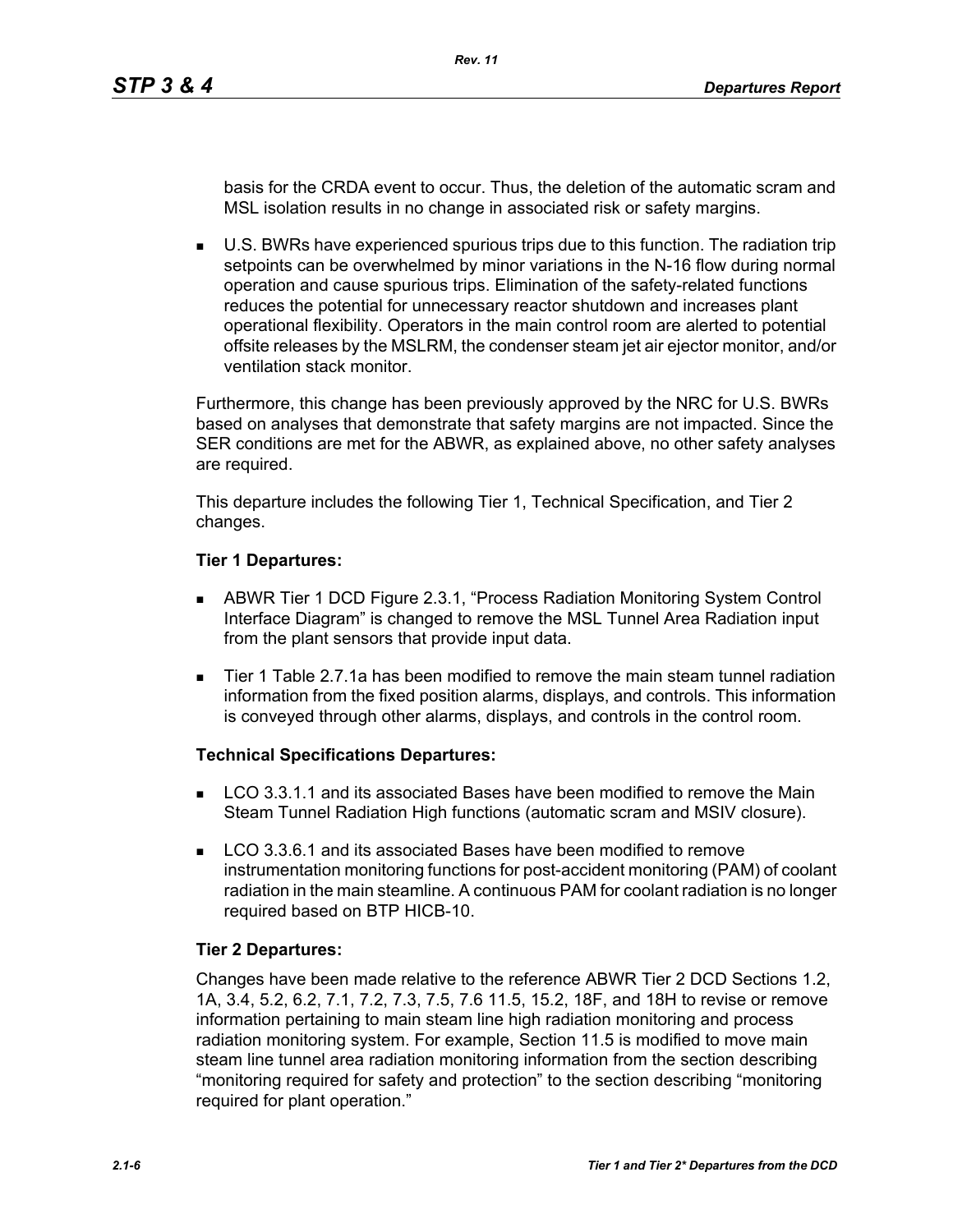#### **Evaluation Summary**

This departure was evaluated per Section VIII.A.4 of Appendix A to 10 CFR Part 52, which requires that 1) the design change will not result in a significant decrease in the level of safety otherwise provided by the design; 2) the exemption is authorized by law, will not present an undue risk to the public health and safety, and is consistent with the common defense and security; 3) special circumstances are present as specified in 10 CFR 50.12(a)(2); and 4) the special circumstances outweigh any decrease in safety that may result from the reduction in standardization caused by the exemption. As shown below, each of these four criteria are satisfied.

- (1) As discussed above, the design change represents an improvement and therefore will not result in a significant decrease in the level of safety otherwise provided by the design.
- (2) The exemption is not inconsistent with the Atomic Energy Act or any other statute and therefore is authorized by law. As discussed above, the design change represents an improvement and therefore will not present an undue risk to the public health and safety. The design change does not relate to security and does not otherwise pertain to the common defense and security.
- (3) Special circumstances are present as specified in 10 CFR 50.12(a)(2). Specifically, special circumstance (iv) is present, since the design change represents an improvement and therefore will result in a benefit to the public health and safety.
- (4) This is "standard" departure that is intended to be applicable to COL applicants that reference the ABWR DCD. Therefore this departure will not result in any loss of standardization, Additionally, the design change represents an improvement in safety, and does not adversely affect the configuration of the plant or the manner in which the plant is operated.

As demonstrated above, this exemption complies with the requirements in Section VIII.A.4 of Appendix A to 10 CFR Part 52. Therefore, STPNOC requests that the NRC approve this exemption.

# **STD DEP T1 2.4-1, Residual Heat Removal System and Spent Fuel Pool Cooling**

#### **Description**

The reference ABWR DCD has two RHR loops connected to the Fuel Pool Cooling system with normally closed crosstie valves. During refueling outages, a crosstie valve can be opened to allow direct cooling of the fuel pool by circulation of fuel pool water through the RHR heat exchanger and returning it to the fuel pool. In addition, the RHR pumps have the capability to provide fuel pool emergency makeup water by transferring suppression pool water to the fuel pool. This change is to add the capability to allow the choice of a third loop, RHR division A, in the Augmented Fuel Pool Cooling and Fuel Pool Makeup Modes.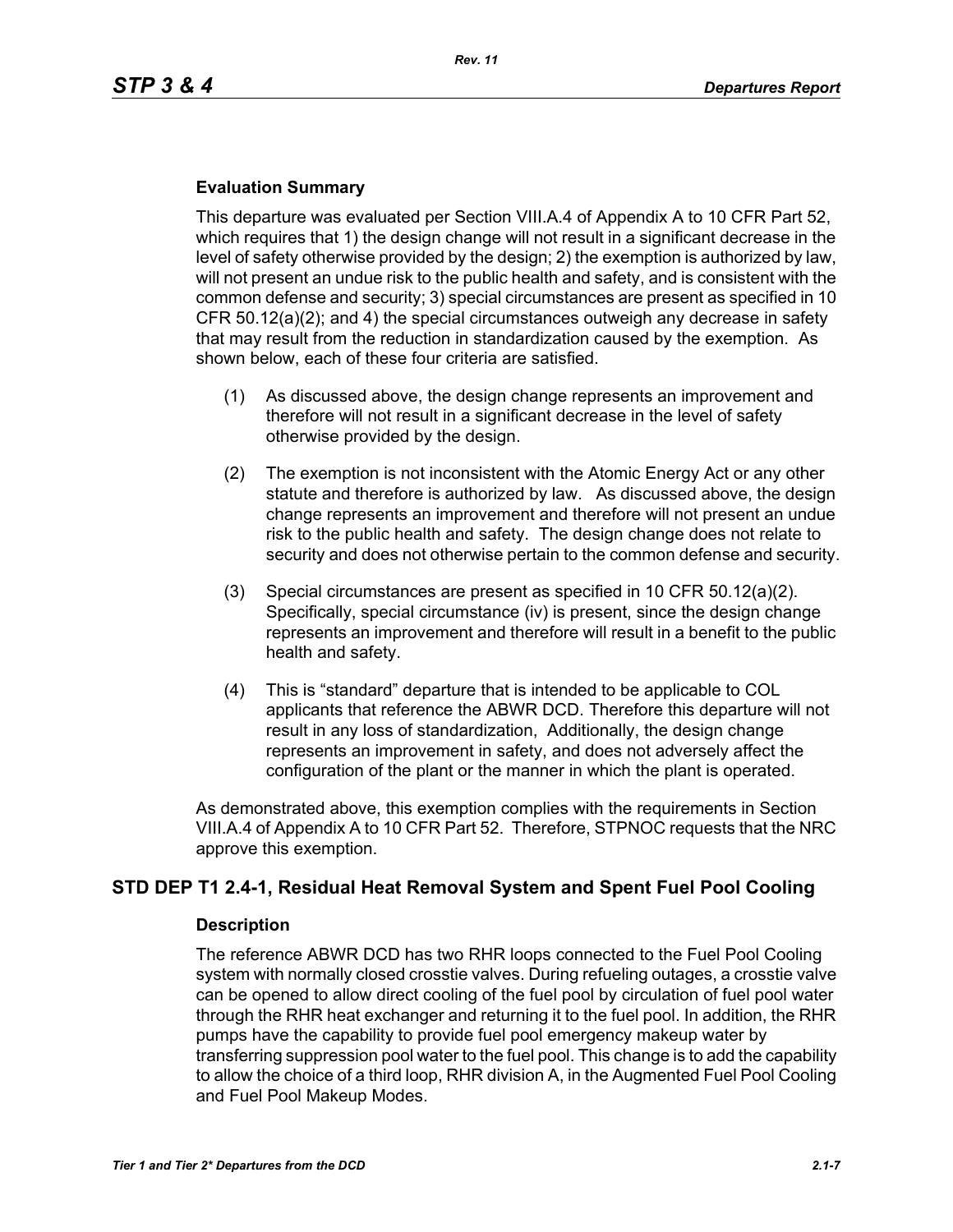This addition of piping and valves will be of the same quality standard, seismic category, and ASME code as the B and C RHR loops components, along with another capability to provide makeup or cooling to the Spent Fuel Pool. Only one RHR cooling loop will be aligned for the Augmented Fuel Pool Cooling or Fuel Pool Makeup Mode at any one time. The additional loop will increase the reliability from a single failure standpoint. This design change was chosen based on improved reliability and performance.

This change provides the ability to supply fuel pool cooling or makeup from any of the three RHR loops in the Augmented Fuel Pool Cooling or Fuel Pool Makeup Modes. This will enhance capabilities and reliability to perform division outages for maintenance and other activities. Division outages will be better able to be coordinated during all plant operational Modes.

#### **Evaluation Summary**

During design detailing it was recognized that the added flexibility of having the capability to perform divisional outages in any order was a worthwhile design improvement. As an example, if Division B EDG constitutes a critical path for an outage, in order to maintain a single failure margin, work could not start until core decay heat decreased to the point that RHR Spent Fuel Pooling Assist was no longer required. By having all three divisions capable of supporting Spent Fuel Pool Cooling assist, Divisional Outages (potential critical path) could occur based on workload in the division.

This departure was evaluated per Section VIII.A.4 of Appendix A to 10 CFR Part 52, which requires that 1) the design change will not result in a significant decrease in the level of safety otherwise provided by the design; 2) the exemption is authorized by law, will not present an undue risk to the public health and safety, and is consistent with the common defense and security; 3) special circumstances are present as specified in 10 CFR 50.12(a)(2); and 4) the special circumstances outweigh any decrease in safety that may result from the reduction in standardization caused by the exemption. As shown below, each of these four criteria are satisfied.

- (1) As discussed above, the design change represents an improvement and therefore will not result in a significant decrease in the level of safety otherwise provided by the design.
- (2) The exemption is not inconsistent with the Atomic Energy Act or any other statute and therefore is authorized by law. As discussed above, the design change represents an improvement and therefore will not present an undue risk to the public health and safety and the design change does not relate to security and does not otherwise pertain to the common defense and security.
- (3) Special circumstances are present as specified in 10 CFR 50.12(a)(2). Specifically, special circumstance (iv) is present, since the design change represents an increase in redundancy and therefore will result in a benefit to the public health and safety.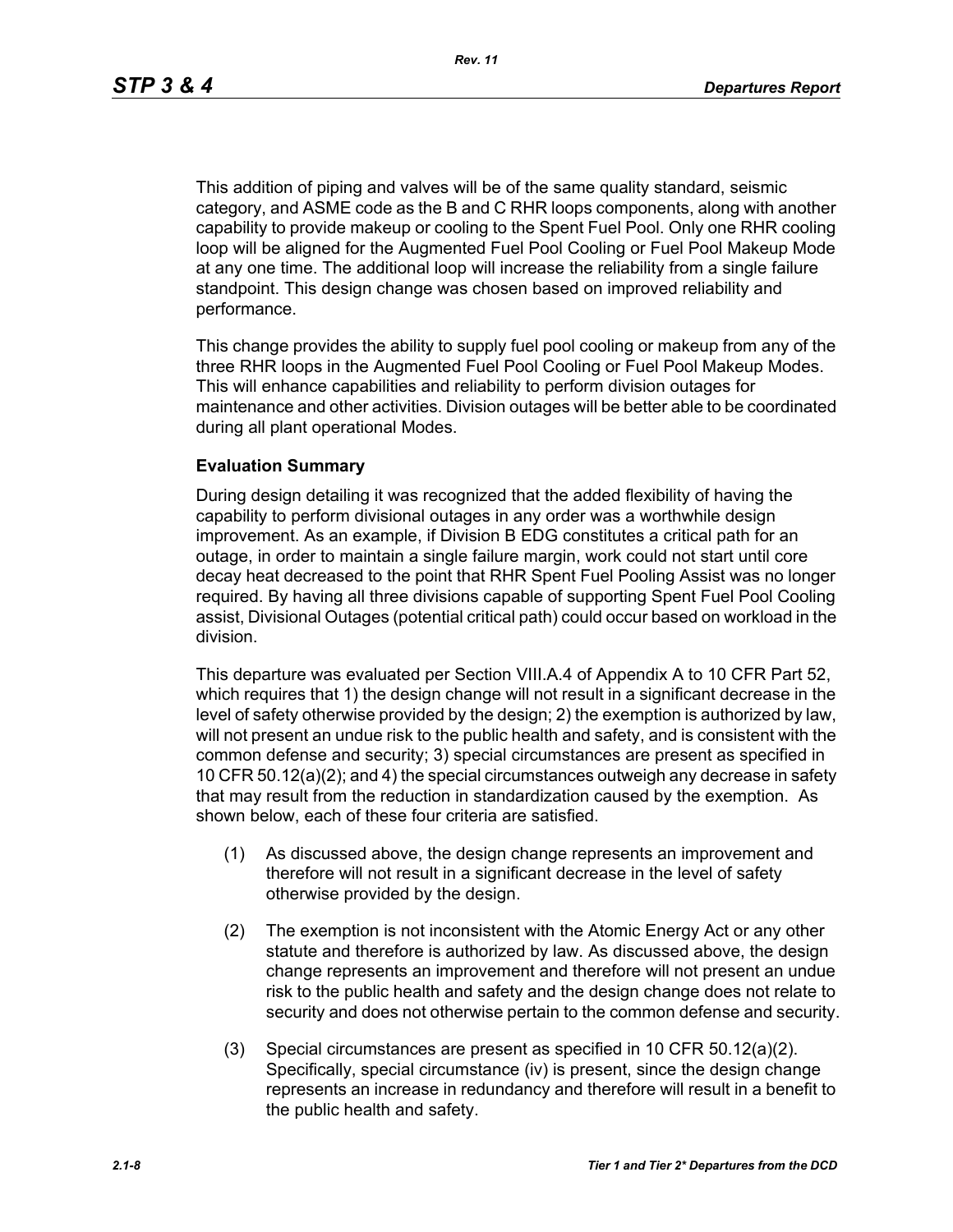(4) This is "standard" departure that is intended to be applicable to COL applicants that reference the ABWR DCD. Therefore this departure will not result in any loss of standardization, Additionally, the design change represents an improvement in safety, and does not adversely affect the configuration of the plant or the manner in which the plant is operated.

As demonstrated above, this exemption complies with the requirements in Section VIII.A.4 of Appendix A to 10 CFR Part 52. Therefore, STPNOC requests that the NRC approve this exemption.

# **STD DEP T1 2.4-2, Feedwater Line Break Mitigation**

#### **Description**

This departure reduces challenges to the containment pressure design value following a feedwater line break (FWLB). The corrective design concept is a trip of the condensate pumps following an indication that a Feedwater Line Break (FWLB) in the drywell has occurred. This departure revises ABWR Tier 1, Sections 2.4.3 and 2.15, and the Tier 2 sections, including Technical Specifications, affected by the revision.

The FWLB is the limiting design basis accident for ABWR primary containment vessel (PCV) peak pressure response. This is because blowdown flows from both the reactor pressure vessel (RPV) side and the balance of plant (BOP) feedwater side contribute to the peak pressure response.

The licensing basis for ABWR is no operator actions for 30 minutes for design basis accidents, as discussed in DCD Tier 2, Subsections 6.2.1.1.3.3.1.2 and 6.2.1.1.5.6.1. With the current ABWR design, the only mitigation option available, for limiting the containment pressure, would be operator action using the non-safety trip of the condensate and/or feedwater pumps.

Therefore, high drywell pressure signals that would already be existing in the Leak Detection & Isolation (LDS) logic of the Safety System Logic & Control (SSLC) are used, in conjunction with the added differential pressure signals between the two feedwater lines, to identify a FWLB in containment and to then trip the condensate pumps.

The departure implementation of condensate pump trip improves plant safety by limiting the mass flow to the drywell after the FWLB, thereby ensuring the predicted peak pressure will not exceed the design value. This is described in Departure 6.2-2, Containment Analysis (see Departures from the General Technical Specifications) and Tier 2, Subsection 6.2.1.1.3.3.1. The instrumentation logic to initiate the trip will be an "AND" circuit to reduce the probability of false trips. That is, the logic will require excessive differential pressure between the two-feedwater lines "AND" high drywell pressure to initiate the condensate pump trip. This will reduce the negative impact on plant operation, plant reliability and availability. There would not be an impact on these by adding circuit breakers for the condensate pump supplies, because the logic will only be initiated during FWLB LOCA, the breakers will be normally closed, and additional operator actions will not be required to start the condensate pumps during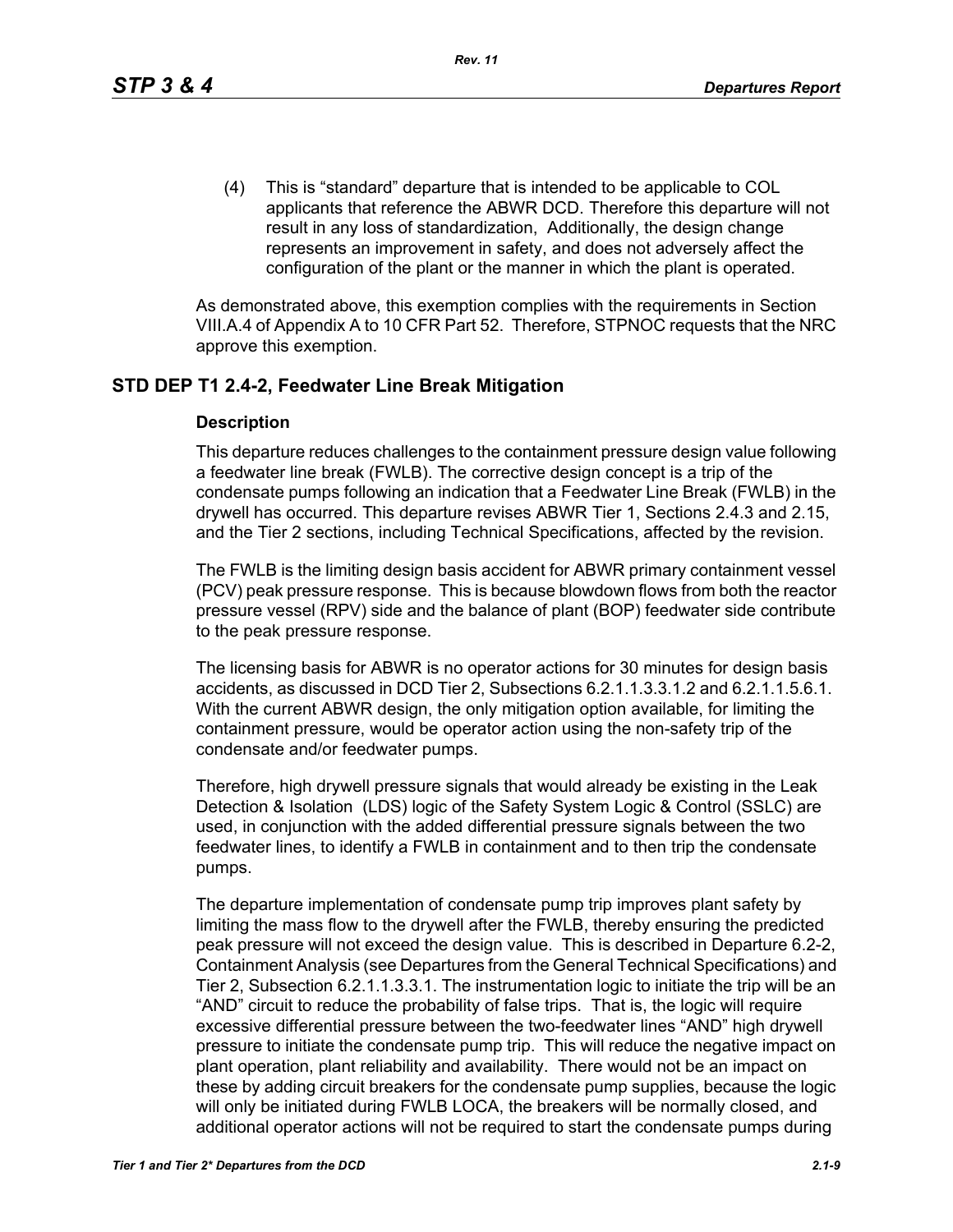*Rev. 11*

other events. The design and location of the safety related breakers are described in Tier 2, Subsection 8.3.1.1.1.

#### **Evaluation Summary**

These changes ensure that the containment pressure margins are maintained during the limiting containment pressurization accident. Consequentially, the changes decrease the risk associated with the feedwater line break inside containment. These changes maintain the same level of plant reliability and performance as described in the DCD. The changes will provide a better level of plant protection and a net benefit to the public health and safety. While this involves changes to an SSC, there are no adverse effects on any DCD design function. No procedure was changed.

This departure was evaluated per Section VIII.A.4 of Appendix A to 10 CFR Part 52, which requires that 1) the design change will not result in a significant decrease in the level of safety otherwise provided by the design; 2) the exemption is authorized by law, will not present an undue risk to the public health and safety, and is consistent with the common defense and security; 3) special circumstances are present as specified in 10 CFR 50.12(a)(2); and 4) the special circumstances outweigh any decrease in safety that may result from the reduction in standardization caused by the exemption. As shown below, each of these four criteria are satisfied.

- (1) As discussed above, the design change represents an improvement and therefore will not result in a significant decrease in the level of safety otherwise provided by the design.
- (2) The exemption is not inconsistent with the Atomic Energy Act or any other statute and therefore is authorized by law. As discussed above, the design change represents an improvement and therefore will not present an undue risk to the public health and safety. The design change does not relate to security and does not otherwise pertain to the common defense and security.
- (3) Special circumstances are present as specified in 10 CFR 50.12(a)(2). Specifically, special circumstance (iv) is present, since the design change represents an improvement and better conformance to licensing criteria (no operator action until 30 minutes) and therefore will result in a benefit to the public health and safety.
- (4) This is "standard" departure that is intended to be applicable to COL applicants that reference the ABWR DCD. Therefore this departure will not result in any loss of standardization. Additionally, the design change represents an improvement in safety, and does not adversely affect the configuration of the plant or the manner in which the plant is operated.

As demonstrated above, this exemption complies with the requirements in Section VIII.A.4 of Appendix A to 10 CFR Part 52. Therefore, STPNOC requests that the NRC approve this exemption.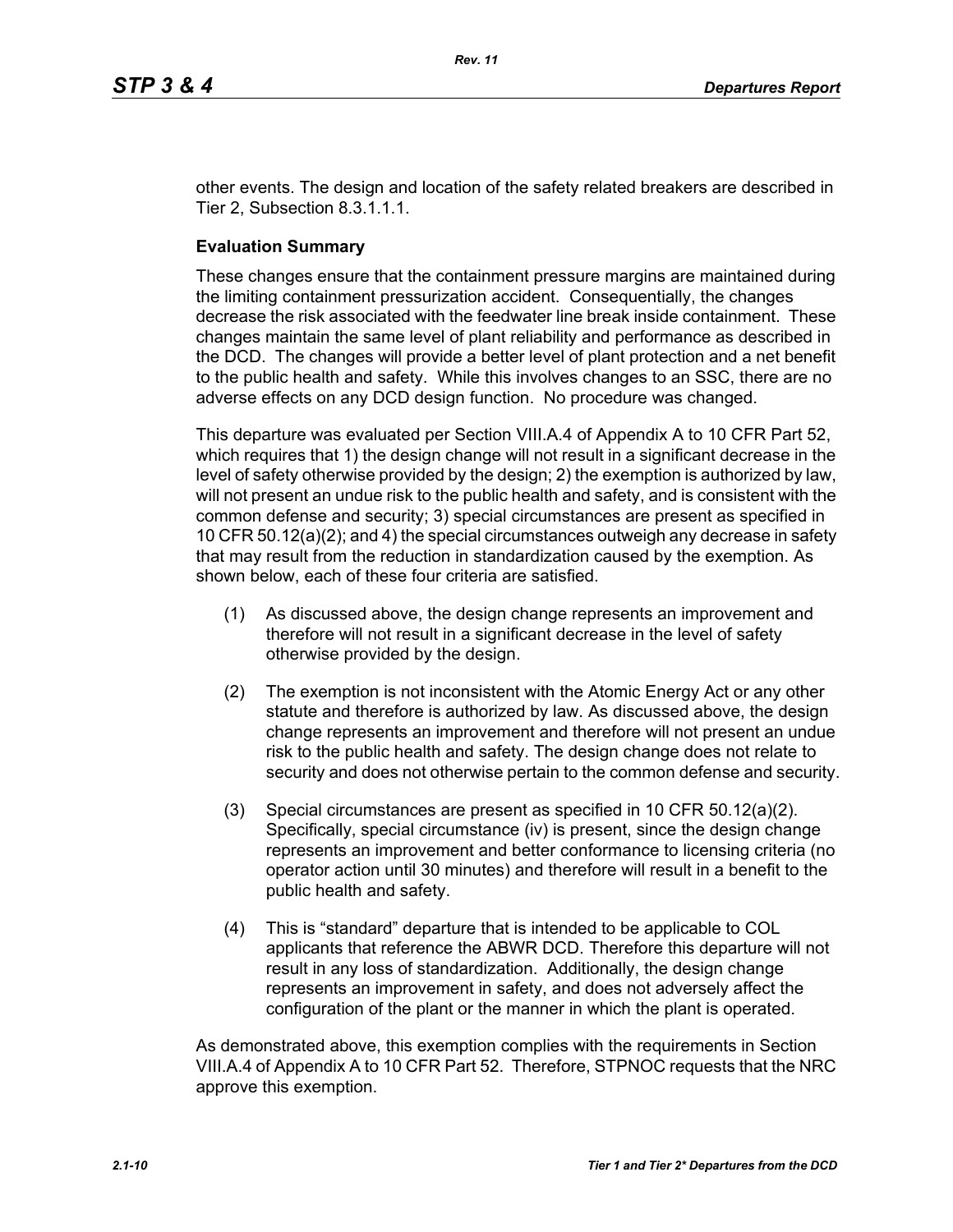# **STD DEP T1 2.4-3, RCIC Turbine/Pump**

#### **Description**

The original DCD incorporated a steam turbine driven water pump that has been historically used in the United States with BWR plants. During the design detailing stage of the ABWR development, another design was chosen based on improved reliability, performance, and simplicity. The new design meets or exceeds all safetyrelated system performance criteria including start time, flow rate, and low steam pressure operation.

The improved design and system simplification is due to (a) monoblock design (pump and turbine within same casing); (b) no shaft seal required; (c) no barometric condenser required; (d) no oil lubrication or oil cooling system required because the system is totally water lubricated; (e) no steam bypass line required for startup; (f) simpler auxiliary subsystems; and (g) no vacuum pump and associated penetration piping or isolation valves required. The monoblock design is of horizontal, two-stage centrifugal water pump driven by a steam turbine contained in a turbine casing integral with the pump casing. The turbine wheel has a single row of blades. The pump impellers, turbine wheel and inducer are mounted on a common shaft, which is supported on two water lubricated journal bearings. The bearings are housed in a central water chamber between the turbine and pump sections and are lubricated by a supply of water taken from the discharge of the first stage impeller and led to the bearings through a water strainer. This design has been installed and is operational in international nuclear and fossil power plants as well as in maritime and military applications.

The Tier 2 impacts follow from design simplification and design classification upgrades. Changes are made to the Tier 2 mechanical, control, and testing sections. The pump is supported on the pedestals of a fabricated steel base plate by feet formed on the pump casing and central water chamber. The monoblock construction of the pump eliminates the need for alignment between the pump and the turbine. The pump and turbine can now be fabricated to ASME Section 3 requirements. The operating speed of the pump is governed by the turbine control subsystem which regulates the quantity of steam to the turbine based on discharge pressure. The main elements of the control gear are the steam stop valve, the throttle valve and the pressure governor. The pump is also provided with electrical and mechanical over speed trip mechanisms which close the steam stop valve when the speed exceeds predetermined levels. Speed measurement is provided by an electronic tachometer.

 The containment penetration for the RCIC vacuum pump discharge line has been removed from the design. The fire loading in the RCIC pump room is reduced by the elimination of the lube oil subsystem and 106 liters of Class III B lube oil.

The ITAAC in 2.4.4 (c), (e), and (f) are modified to reflect the fact that the steam supply bypass valve is not used for startup and a 10-second time delay is no longer needed for the injection and steam admission valves. Also, the ITAAC 2.4.4 (i) (2) associated with the torque to the pump is deleted because of the monoblock design.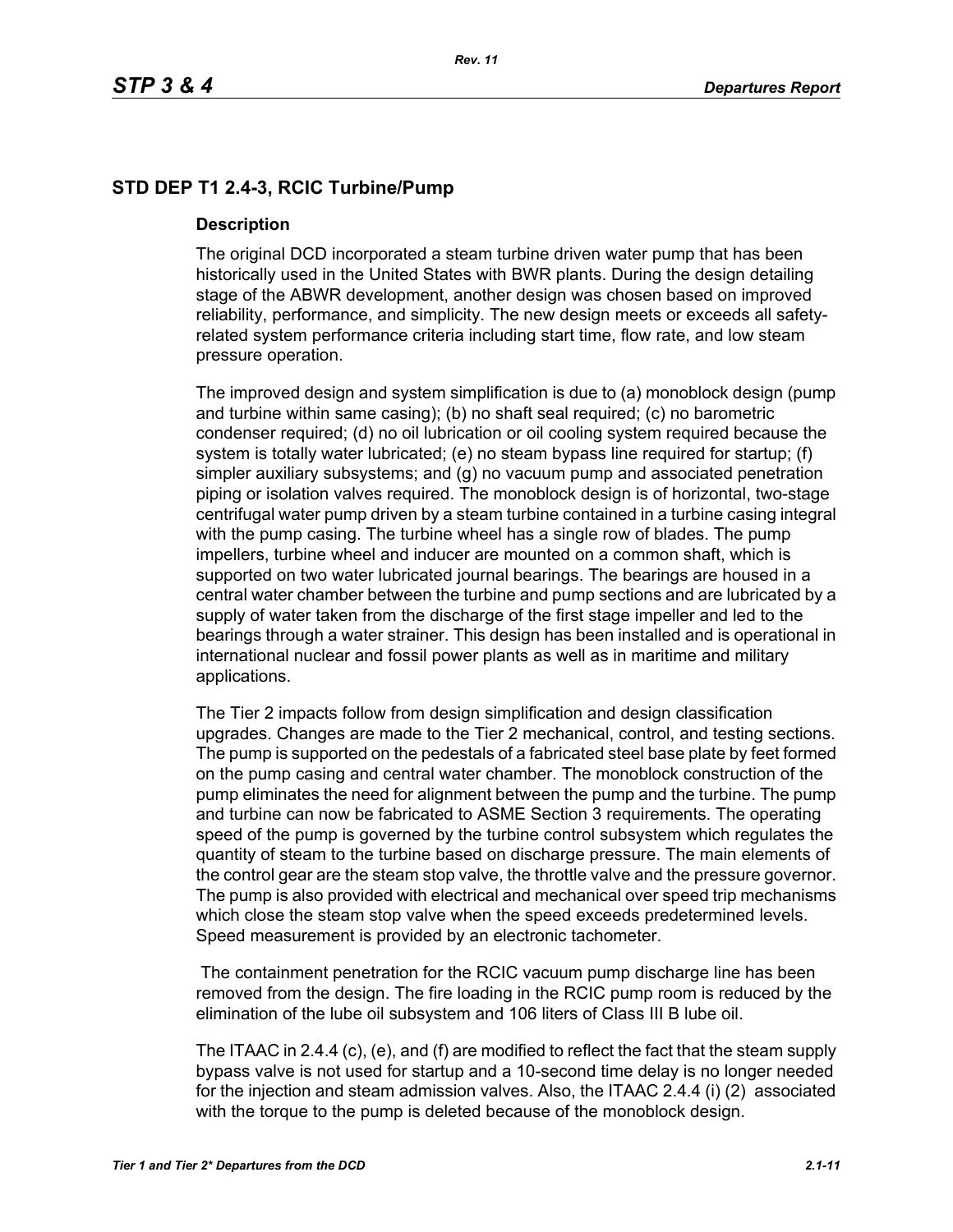Technical Specification Table 3.3.1.4-1, ESF Actuation Instrumentation and SSLC Sensor Instrumentation item 12 d is reinstated and "RCIC Turbine exhaust diaphragm pressure" is corrected to "RCIC turbine exhaust pressure" in this item and in the bases.

 A correction is made to the RCIC system performance test discussion in Subsection 12.2.12.1.9(3)(f)(iv) to clarify that the test return line discharges to the suppression pool and not the condensate storage tank.

## **Evaluation Summary**

The events and accidents in Chapter 15 were reviewed. The analyses and conclusions presented in Chapter 15 are not affected. No negative impacts on severe accident probability or severity have been identified nor has a new type of severe accident been created. The bases in the generic Technical Specifications in Chapter 16 will be met or exceeded. This departure results in no negative impact on safety, plant operation or cost. Plant availability and reliability will improve due reduction of active and passive components. Improved turbine reliability will have a positive effect on plant safety as well as transient and startup characteristics. Changes to the RCIC ITAAC are simplications due to fewer components yet still allow demonstration of performance critical to safety.

This departure was evaluated per Section VIII.A.4 of Appendix A to 10 CFR Part 52, which requires that 1) the design change will not result in a significant decrease in the level of safety otherwise provided by the design; 2) the exemption is authorized by law, will not present an undue risk to the public health and safety, and is consistent with the common defense and security; 3) special circumstances are present as specified in 10 CFR 50.12(a)(2); and 4) the special circumstances outweigh any decrease in safety that may result from the reduction in standardization caused by the exemption. As shown below, each of these four criteria are satisfied.

- (1) As discussed above, the design change represents an improvement and therefore will not result in a significant decrease in the level of safety otherwise provided by the design.
- (2) The exemption is not inconsistent with the Atomic Energy Act or any other statute and therefore is authorized by law. As discussed above, the design change represents an improvement and therefore will not present an undue risk to the public health and safety. The design change does not relate to security and does not otherwise pertain to the common defense and security.
- (3) Special circumstances are present as specified in 10 CFR 50.12(a)(2). Specifically, special circumstance (iv) is present, since the design change represents an improvement and therefore will result in a benefit to the public health and safety.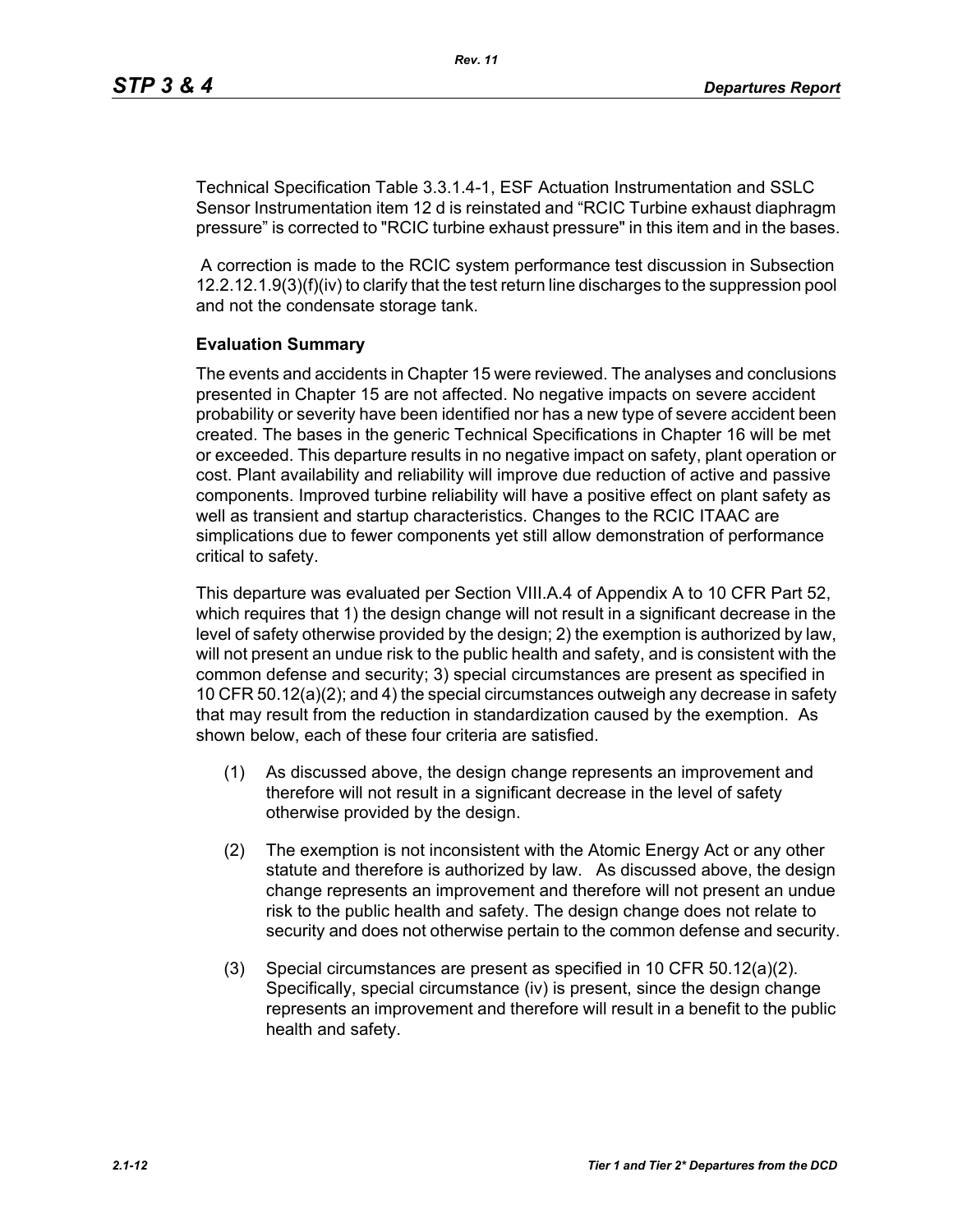(4) This is "standard" departure that is intended to be applicable to COL applicants that reference the ABWR DCD. Therefore this departure will not result in any loss of standardization. Additionally, the design change represents an improvement in safety, and does not adversely affect the configuration of the plant or the manner in which the plant is operated.

As demonstrated above, this exemption complies with the requirements in Section VIII.A.4 of Appendix A to 10 CFR Part 52. Therefore, STPNOC requests that the NRC approve this exemption.

## **STD DEP T1 2.4-4 RHR, HPCF and RCIC Turbine/Pump NPSH**

#### **Description**

The original DCD provided a value of 50% for debris blockage of the suction strainers for purposes of assuring adequate net positive suction head (NPSH) margin for the residual heat removal (RHR) system, the high pressure core flooder (HPCF) system, and the reactor core isolation cooling (RCIC) system. This value was based on Regulatory Guide 1.82 Revision 0. The design basis for the suction strainers for STP 3&4 has been updated to RG 1.82 Rev. 3, which does not use the 50% blockage criterion, but rather provides guidance for mechanistically determining debris head loss across pump suction strainers. The associated ITAAC for the debris blockage of the suction strainers for determination of NPSH margin for the RHR system (T1 Table 2.4.1), HPCF system (T1 Table 2.4.2), and RCIC system (T1 Table 2.4.4) are revised by this departure to be consistent with this updated design basis for the STP 3 & 4 suction strainers.

This change makes the ITAAC consistent with the STP 3&4 suction strainer design and the applicable regulatory guidance. This approach is an improvement in that it uses a mechanistic evaluation for debris blockage and not an assumed value, thus providing a better representation of the debris blockage for purposes of the required NPSH margin determination.

This departure also revises Tier 2 text in 5.4 and 14.2 and figure references in 5.4 and 6.3 to the 50% blockage criterion and replaces them with reference to an analytically derived blockage based on RG 1.82 Rev. 3. This departure also revises text in Sections 6.2 and 6.3 and Appendix 6C.

#### **Evaluation Summary**

This departure was evaluated per Section VIII.A.4 of Appendix A to 10 CFR Part 52, which requires 1) the design change will not result in a significant decrease in the level of safety otherwise provided by the design; 2) the exemption is authorized by law, will not present an undue risk to the public health and safety, and is consistent with the common defense and security; 3) special circumstances are present as specified in 10 CFR 50.12(a)(2); and 4) the special circumstances outweigh any decrease in safety that may result from the reduction in standardization caused by the exemption. As shown below, each of these four criteria are satisfied.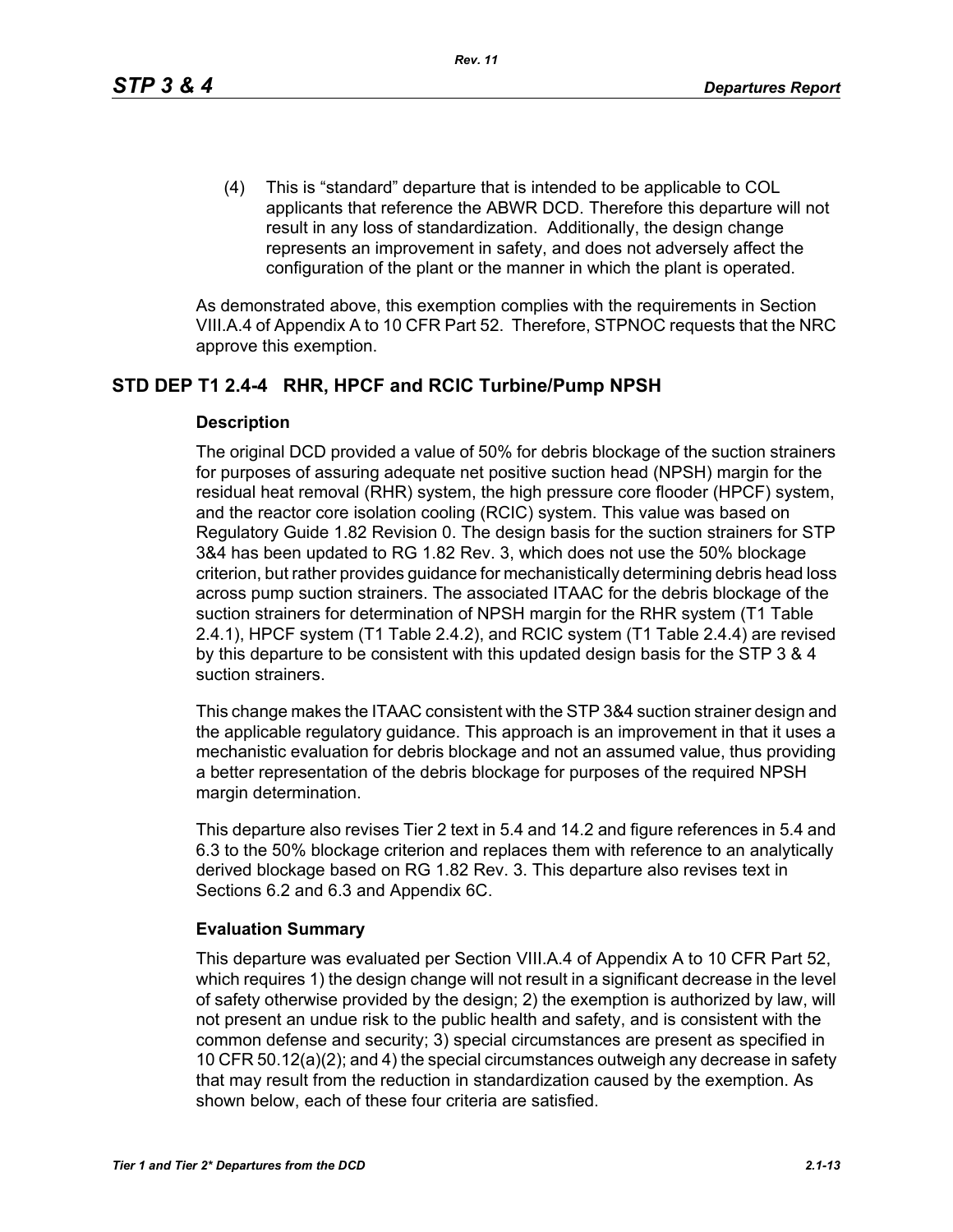- (1) As discussed above, the design change represents an improvement and therefore will not result in a significant decrease in the level of safety otherwise provided by the design.
- (2) The exemption is not inconsistent with the Atomic Energy Act or any other statute and therefore is authorized by law. As discussed above, the design change represents an improvement and therefore will not present an undue risk to the public health and safety and the design change does not relate to security and does not otherwise pertain to the common defense and security.
- (3) Special circumstances are present as specified in 10 CFR 50.12(a)(2). Specifically, special circumstance (iv) is present, since the design change represents an improvement and therefore will result in a benefit to the public health and safety.
- (4) This is "standard" departure that is intended to be applicable to COL applicants that reference the ABWR DCD. Therefore this departure will not result in any loss of standardization. Additionally, the design change represents an improvement in safety, and does not adversely affect the configuration of the plant or the manner in which the plant is operated.

As demonstrated above, this exemption complies with the requirements in Section VIII.A.4 of Appendix A to 10 CFR Part 52. Therefore, STPNOC requests that the NRC approve this exemption.

## **STP DEP T1 2.5-1, Elimination of New Fuel Storage Racks From the New Fuel Vault**

This departure eliminates the new fuel storage racks from the New Fuel Vault (NFV). This site specific change will result in there being only a single design for fuel storage racks, all of which are located in the spent fuel pool (SFP). These racks will store both new and spent fuel assemblies.

The reference ABWR DCD provides for new fuel storage racks in the NFV so that new fuel can be stored in the NFV after receipt inspection and subsequently moved to the SFP before being loaded in the Reactor Pressure Vessel (RPV). New fuel also could be moved directly to the SFP after receipt inspection. At STP 3&4, new fuel will always be moved directly to the SFP after receipt inspection. This reduces the number of times fuel must be handled before being loaded in the RPV. By eliminating interim storage in the NFV, the number of fuel handling evolutions is reduced, thereby reducing risk associated with fuel handling. Eliminating the new fuel racks from the design of STP 3&4 avoids the expense of design, procurement and licensing of a system that will not be used.

- Tier 1 Subsection 2.5.6, Fuel Storage Facility, was modified to remove the new fuel storage rack descriptions.
- Tier 1 Table 2.5.6, Fuel Storage Facility, was modified to remove the new fuel storage rack references.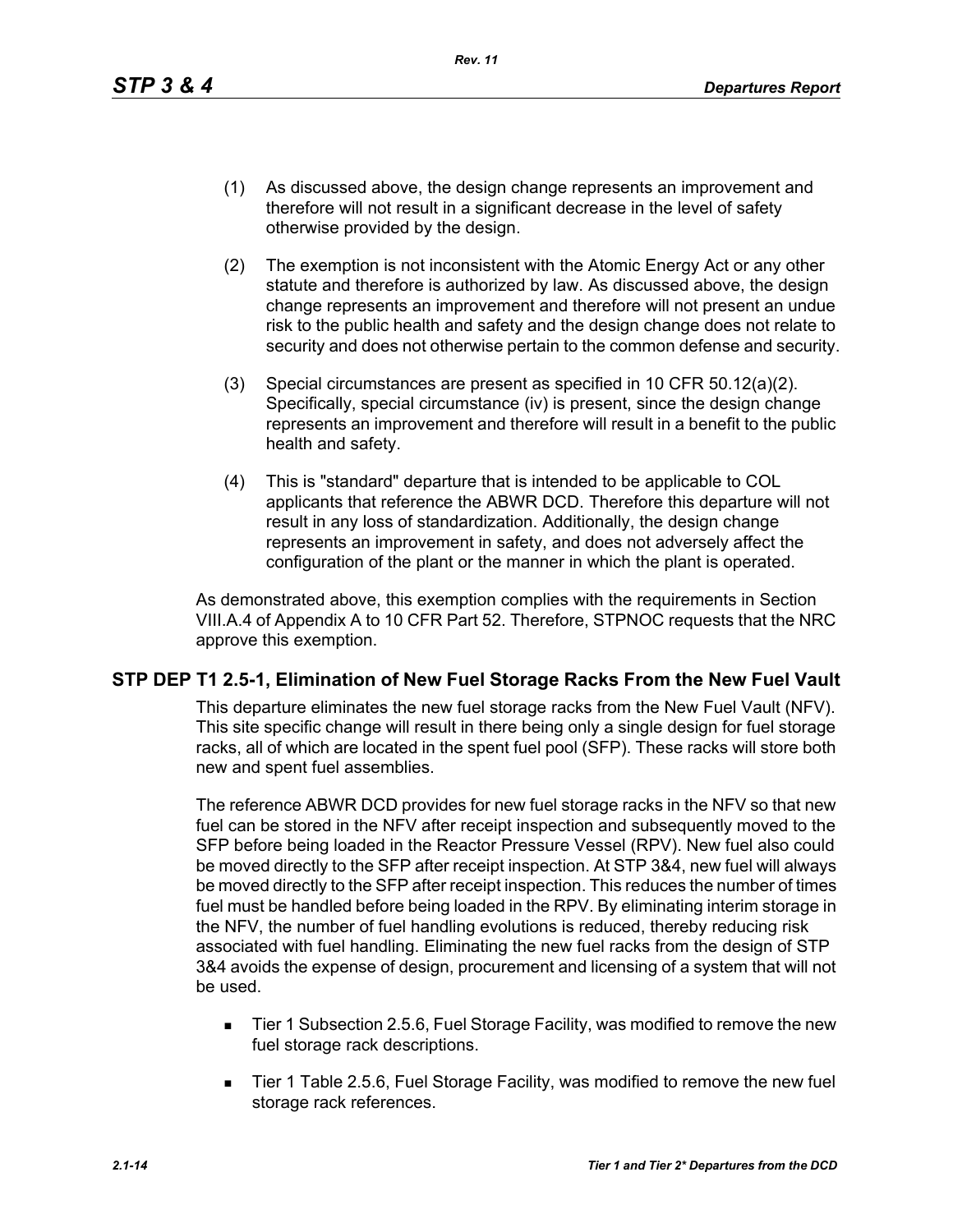*Tier 1 and Tier 2\* Departures from the DCD 2.1-15*

- Tier 2 Subsection 1.2.2.6.5 was modified to remove the new fuel storage rack references
- Tier 2 Subsection 1.2.2.6.6 was modified to remove the new fuel storage rack references.
- Tier 2 Subsection 3.1.2.6.2.2.1 was modified to remove the new fuel storage rack references.
- Tier 2 Subsection 3.1.2.6.3.2 was modified to remove the new fuel storage rack references.
- Tier 2 Section 9.1 was modified to remove the new fuel storage rack references.
- Tier 2 Subsection 9.1.1 was modified to remove the new fuel storage rack references. Descriptions for storage of new fuel were referenced to the Spent Fuel Storage descriptions in Section 9.1.2.
- Tier 2 Subsection 9.1.4 was modified to remove the new fuel storage rack references and load paths modified to remove the new fuel storage racks as a destination.
- Tier 2 Subsection 9.1.6.1 (COL License Information Items 9.1) was revised to reference COL License Information Item 9.3 based on elimination of the New Fuel Storage Racks.
- Tier 2 Subsection 9.1.6.2 (COL License Information Item 9.2) was revised to reference COL License Information Item 9.4 based on elimination of the New Fuel Storage Racks.
- Tier 2 Table 9.1-8 was revised to remove reference to the new fuel vault.
- Tier 2 Figure 9.1-14 was modified to remove reference to New Fuel Storage Racks in the New Fuel Vault.
- Tier 2 Section 12.3, was modified to add reference to STP DEP T1 2.5-1.
- Tier 2 Subsection 12.3.4.3 was modified to remove the new fuel storage rack references.
- Tier 2 Chapter 16, Technical Specifications Design Features Section 4.3, Fuel Storage, was modified to remove the new fuel storage rack references and to include a fuel storage rack center to center distance requirement in the spent fuel storage rack specification, 4.3.1.1.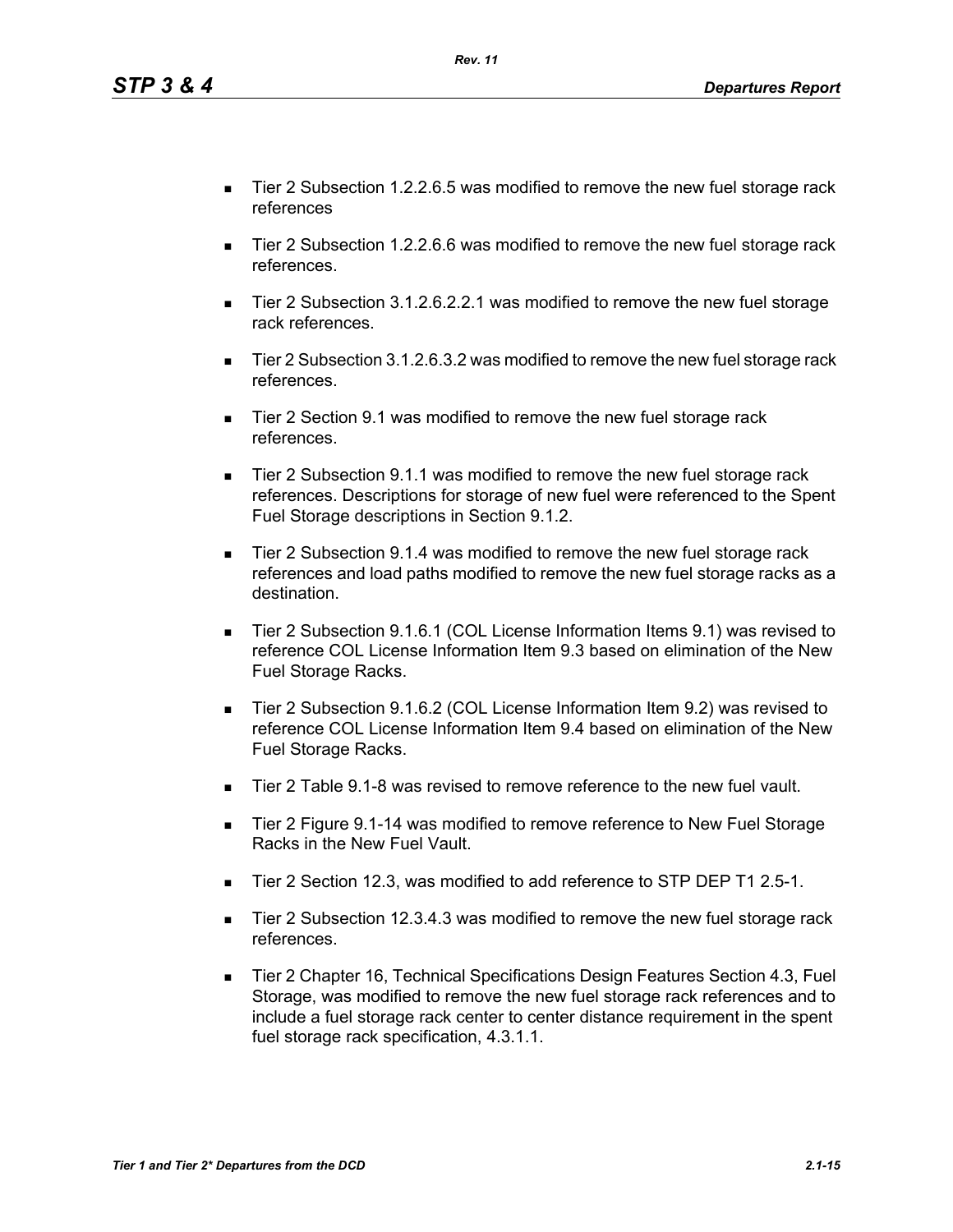#### **Evaluation Summary**

This departure was evaluated per Section VIII.A.4 of Appendix A to 10 CFR Part 52, which requires that (1) the design will not result in a significant decrease in the level of safety otherwise provided by the design; (2) the exemption is authorized by law, will not present an undue risk to the public health and safety, and is consistent with the common defense and security; (3) special circumstances are present as specified in 10 CFR 50.12(a) (2); and (4) the special circumstances outweigh any decrease in safety that may result from the reduction in standardization caused by the exemption. As shown below, each of these criteria are satisfied.

- (1) The change will not result in a decrease in the level of safety otherwise provided by the design since new fuel will be stored in the spent fuel pool directly after receipt inspection. As described above, elimination of the option of storing new fuel in the NFV reduces the potential number of fuel handling evolutions and their associated risk, thereby increasing the level of safety.
- (2) The change is not inconsistent with the Atomic Energy Act or any other statute and therefore is authorized by law. As stated above, the change will not present an undue risk to the public health and safety since reducing the potential number of fuel handling evolutions increases the level of safety. This change does not relate to security and does not otherwise pertain to the common defense and security.
- (3) Special circumstances are present as specified in 10 CFR 50.12(a)(2). Specifically, special circumstance (ii) is present since storage of new fuel in the NFV is not necessary to achieve the underlying purpose of the design certification rule (which is to store new fuel safely), and special circumstance (iv) is present since thechange represents an increase in the level of safety as discussed above and; therefore, provides a benefit to the public health and safety.
- (4) The special circumstances outweigh any decrease in safety that may result from the reduction in standardization. Specifically, since the change only eliminates one of the options for storage of new fuel, the reduction in standardization would not result in a significant decrease in safety. As described above, reducing the potential number of fuel handling evolutions represents an improvement in safety and does not adversely affect the configuration of the plant or the manner in which the plant is operated.

As demonstrated above, this exemption complies with the requirements in Section VIII.A.4 of Appendix A to 10 CFR Part 52. Therefore, NINA requests that the NRC approve this exemption.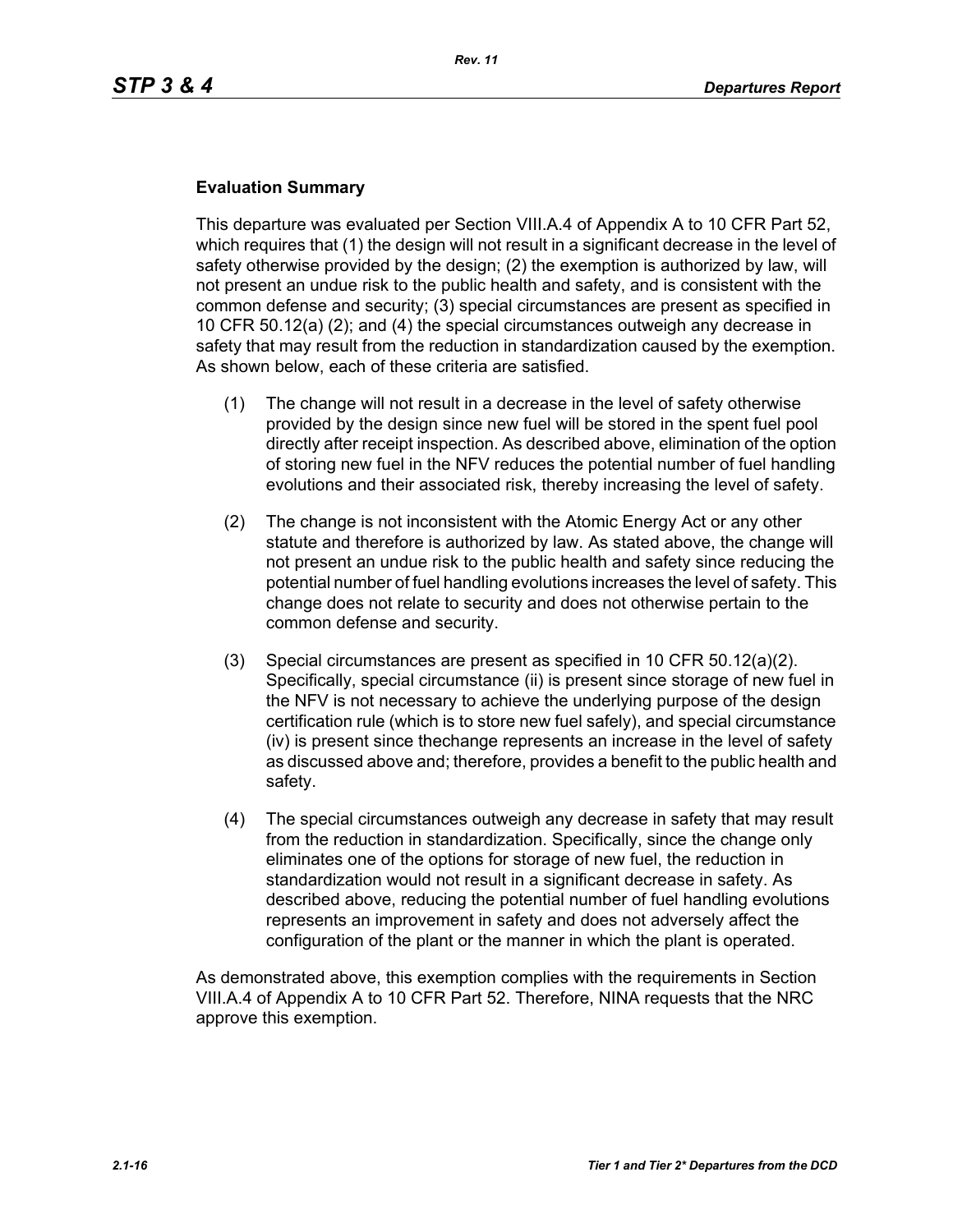# **STD DEP T1 2.10-1, Addition of Condensate Booster Pumps**

## **Description**

DCD Tier 1 Figure 2.10.2a shows the basic system configuration of the Condensate and Feedwater System (CFS) with a single symbol for condensate pumps. This departure adds a second symbol to indicate the addition of condensate booster pumps in series. The CFS system is classified as non-safety-related and does not perform a safety function. The location/arrangement of the condensate pumps and condensate booster pumps, between the condenser hotwell and the low pressure heaters, does not adversely impact the ability of the CFS to perform the function described in the Tier 1 Design Description. As part of this departure, DCD Tier 1 Figure 2.10.9, Turbine Gland Seal System, is revised to correct an obvious typographical error.

## **Evaluation Summary**

This departure was evaluated per Section VIII.A.4 of Appendix A to 10 CFR Part 52, which requires 1) the design change will not result in a significant decrease in the level of safety otherwise provided by the design; 2) the exemption is authorized by law, will not present an undue risk to the public health and safety,and is consistent with the common defense and security; 3) special circumstances are present as specified in 10 CFR 50.12(a)(2); and 4) the special circumstances outweigh any decrease in safety that may result from the reduction in standardization caused by the exemption. As shown below, each of these four criteria are satisfied.

- (1) As discussed above, the change recognizes the use of condensate pumps and condensate booster pumps. The CFS does not perform a safety function and therefore the change will not result in a significant decrease in the level of safety otherwise provided by the design.
- (2) The exemption is not inconsistent with the Atomic Energy Act or any other statute and therefore is authorized by law. As discussed above, the change involves a system with no safety function and therefore will not present an undue risk to the public health and safety and the design change does not relate to security and does not otherwise pertain to the common defense and security.
- (3) Special circumstances are present as specified in 10 CFR 50.12(a)(2). Specifically, special circumstance (ii) is present, since the design change does not affect safety. Accordingly, it is not necessary to preserve the configuration of the CFS as presented in Tier 1 in order to achieve the purpose of the ABWR design certification rule.
- (4) This is a "standard" departure that is intended to be applicable to COL applicants that reference the ABWR DCD, thus the departure will not affect standardization. Additionally, the change does not adversely affect the configuration of the plant or adversely affect the manner in which the plant is operated.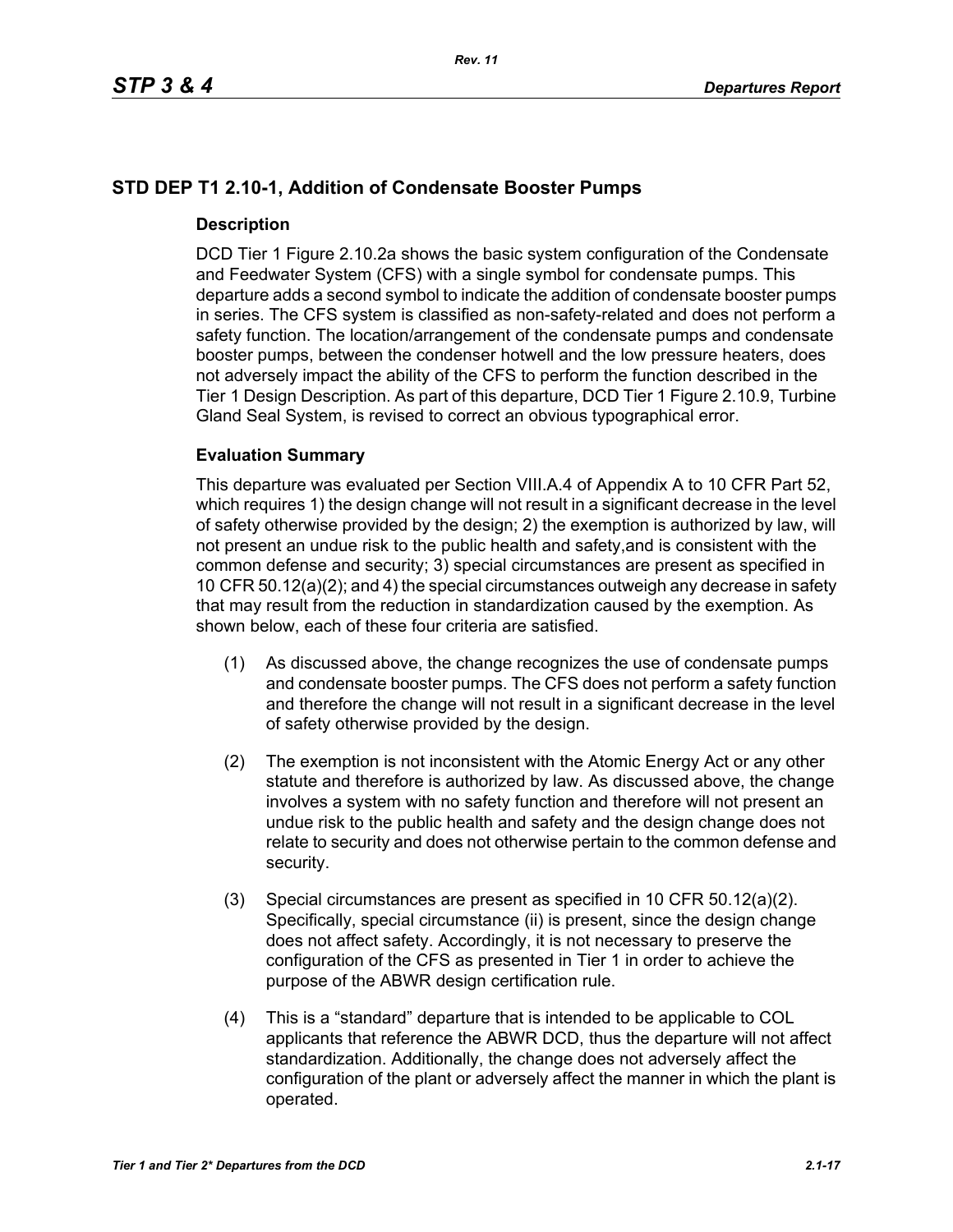As demonstrated above, this exemption complies with the requirements in Section VIII.A.4 of Appendix A to 10 CFR Part 52.

# **STD DEP T1 2.12-1, Electrical Breaker/Fuse Coordination and Low Voltage Testing**

## **Description**

The reference ABWR DCD in Tier 1 states electrical power distribution interrupting devices (circuit breakers and fuses) are coordinated such that the interrupting device closest to the fault opens first. The description of the interruption device coordination has been modified to include the acceptable industry practice with standards and codes (e.g., IEEE 141, IEEE 242, etc.). Including this provides detailed guidance for electrical system design expectations. Since protective device coordination may overlap, and the discrete coordination may not be possible, the expectation has been changed to meet the requirement to the maximum extent possible.

The reference ABWR DCD ITAAC also requires that pre-operational/start-up testing of the as-built Class 1E Electrical Power Distribution System will be conducted by operating connected Class 1E loads at their analyzed minimum voltage. DCD Table 2.12.1 (Electric Power Distribution System ITAAC) currently states that tests of the asbuilt Class 1E Electric Power Distribution System will be conducted by operating connected Class 1E loads at their analyzed minimum voltage. Testing in this manner for each connected Class 1E load is not practical to connect and disconnect each load, one at time to facilitate testing.

For DC loads, ITAAC require testing by operating connected Class 1E loads at both the minimum and maximum battery voltages. Tier 1 DCD Table 2.12.12 (Direct Current Power Supply ITAAC) currently states that tests of the as-built Class 1E DC system will be conducted by operating connected Class 1E loads at less than or equal to the minimum allowable battery voltage and at greater than or equal to the maximum battery charging voltage. It is not practical to perform testing in this manner. This is modified to allow performance type tests at the manufacturer's shop for the operating voltage range of Class 1E AC and DC electrical equipment prior to shipment to the site. In addition, system preoperational tests will be conducted on the as-built Class 1E AC and DC systems and test voltage results will be compare against system voltage analysis.

# **Evaluation Summary**

For electrical loads powered at or below 120 VAC or 125 VDC, the requirement that the device closest to the fault open first is not always met, since many small loads have internal fuses/circuit breakers and there is often a minimum device size available, or the minimum circuit breaker/fuse size recommended by the vendor. In the case of high fault current, the upstream protective device may trip before the protective device connected to the small load, or both may trip at the same time. In such cases, discrete coordination may not be possible.

The extensive in-situ testing in the DCD is not necessary and is duplicated, since the voltage tests are performed by the manufacturers as part of their normal performance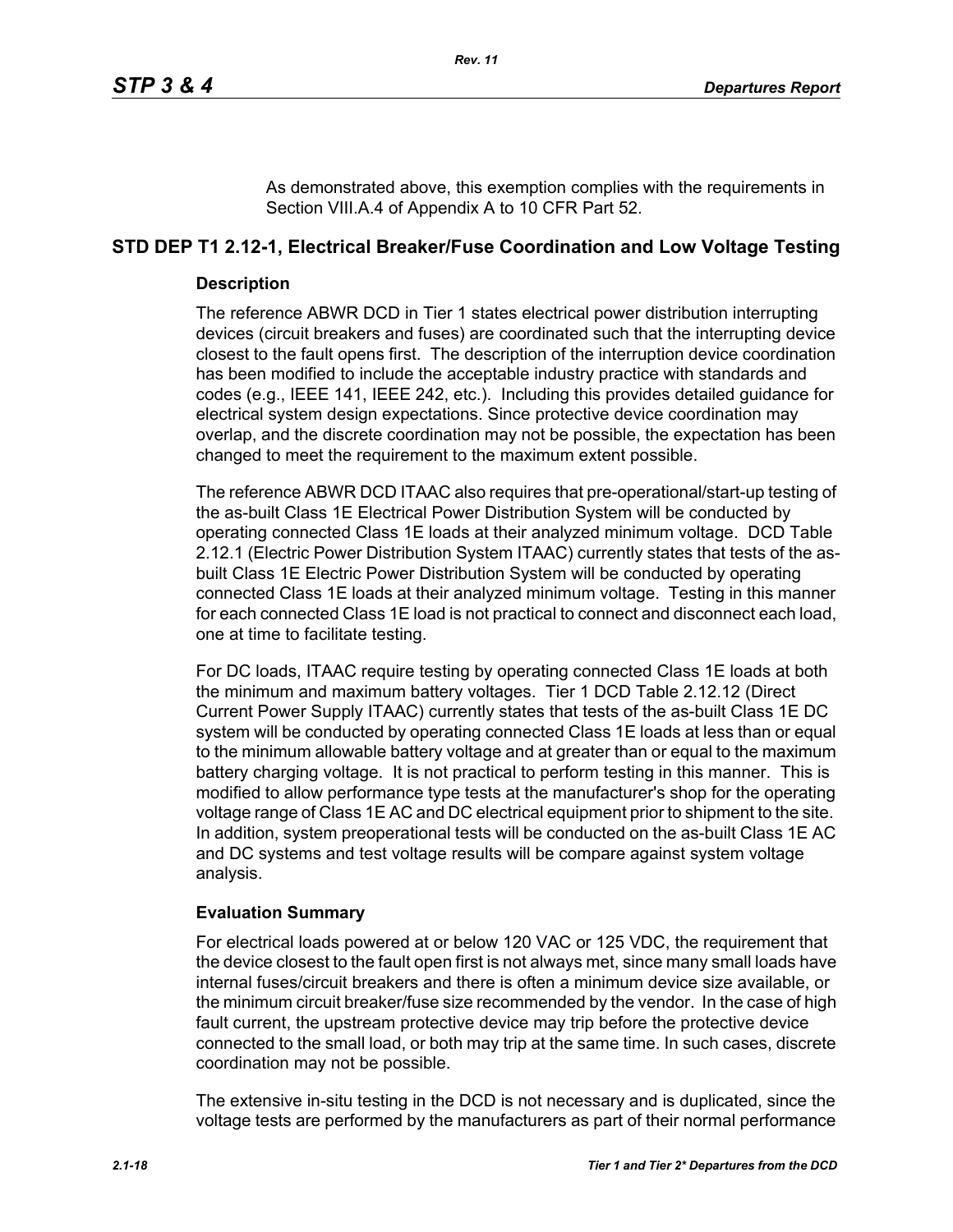and functional tests prior to shipment. In addition, testing is performed at the jobsite on electrical power distribution equipment during construction after its installation.

The events and accidents in Chapter 15 were reviewed. The analyses and conclusions presented in Chapter 15 are not affected as the alternate methods of breaker coordination and low voltage testing are judged equivalent to those in the DCD. No negative impacts on severe accident probability or severity have been identified nor has a new type of severe accident been created. The bases in the generic Technical Specifications in Chapter 16 will be met or exceeded.

This departure was evaluated per Section VIII.A.4 of Appendix A to 10 CFR Part 52, which requires 1) the design change will not result in a significant decrease in the level of safety otherwise provided by the design; 2) the exemption is authorized by law, will not present an undue risk to the public health and safety, and is consistent with the common defense and security; 3) special circumstances are present as specified in 10 CFR 50.12(a)(2); and 4) the special circumstances outweigh any decrease in safety that may result from the reduction in standardization caused by the exemption. As shown below, each of these four criteria are satisfied.

- (1) As discussed above, the change is intended to accomplish the same purpose as the original DCD design and therefore will not result in a significant decrease in the level of safety otherwise provided by the design.
- (2) The exemption is not inconsistent with the Atomic Energy Act or any other statute and therefore is authorized by law. As discussed above, the DCD change accomplishes the same purpose and therefore will not present an undue risk to the public health and safety. and the design change does not relate to security and does not otherwise pertain to the common defense and security.
- (3) Special circumstances are present as specified in 10 CFR 50.12(a)(2). Specifically, special circumstance (ii) is present, since the change accomplishes the same underlying purpose as the original DCD design.
- (4) This change is intended to be applicable to COL applicants that reference the ABWR DCD. Therefore this departure will not result in any loss of standardization.

As demonstrated above, this exemption complies with the requirements in Section VIII.A.4 of Appendix A to 10 CFR Part 52. Therefore, STPNOC requests that the NRC approve this exemption.

## **References**

- (5) IEEE 141-1993, Recommended Practice for Electric Power Distribution for Industrial Plants (IEEE Red Book)
- (6) IEEE 242 -2001, Recommended Practice for Protection and Coordination of Industrial and Commercial Power Systems (IEEE Buff Book)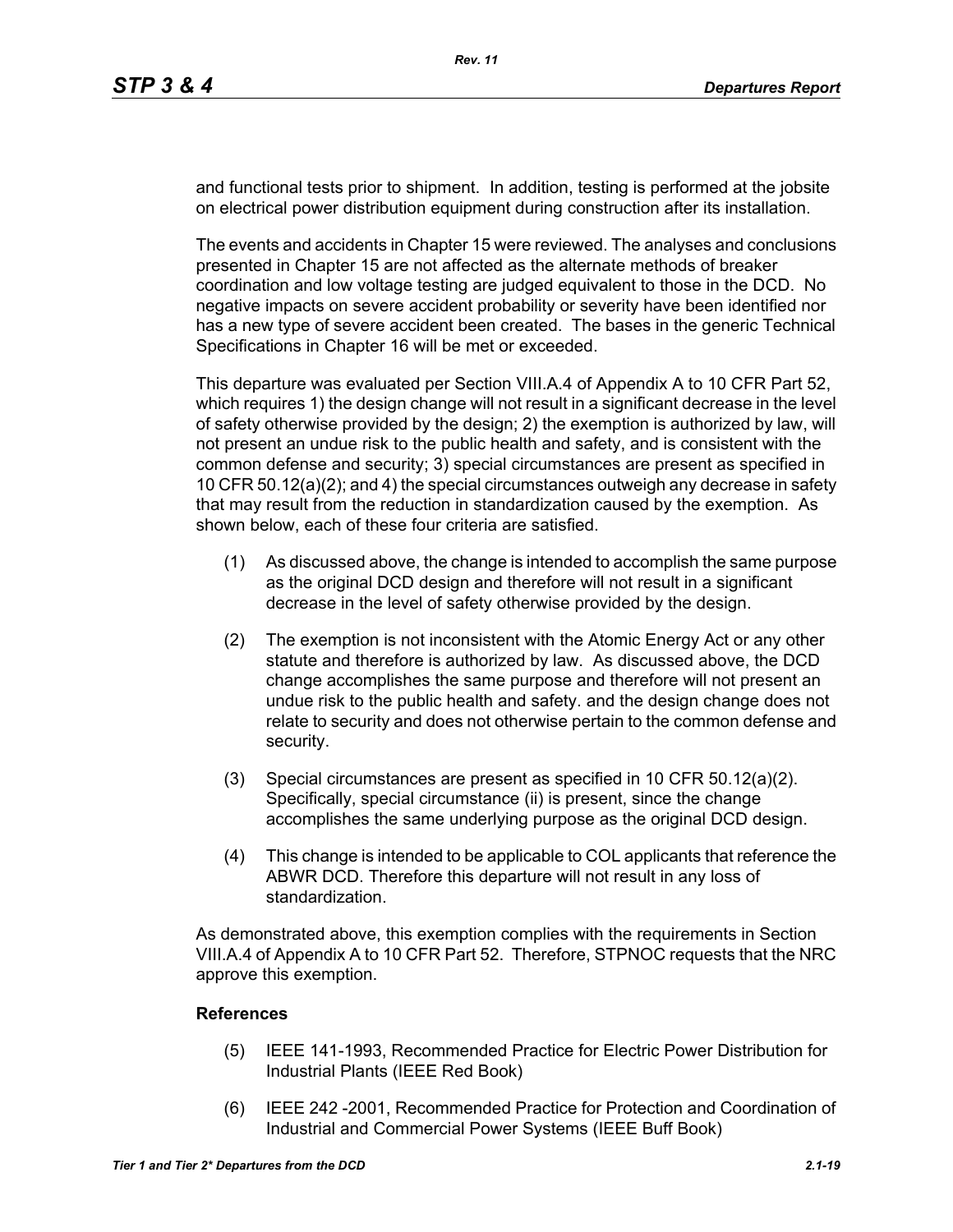# **STD DEP T1 2.12-2, I&C Power Divisions**

## **Description**

A fourth division of safety related power has been added to the Class 1E Instrument and Control Power Supply System.

The Instrument and Control Power Supply System as described in the DCD Tier 1 provided power to three mechanical safety-related divisions (I, II and III) and not to safety-related Distributed Control and Information System (DCIS) Division IV. This departure adds a fourth regulating transformer and associated distribution panels to supply Instrument and Control Power to Division IV.

The DCIS cabinets and chassis, ECCS Digital Control and Information System cabinets and chassis, in each of the four divisions, use redundant power supplies and feeds for increased reliability and availability to allow self-diagnostics and to operate during power failures. The existing design provides three divisions such that the two feeds are uninterruptible vital AC power (uninterruptible does not mean single failure proof) and I&C power (interruptible but diesel-backed). The second I&C power feed is available to the Division IV DCIS cabinets and chassis. Most power problems can be addressed on-line and all such problems will be "non-critical" faults since no functionality will be lost.

## **Evaluation Summary**

This departure was evaluated per Section VIII.A.4 of Appendix A to 10 CFR Part 52, which requires 1) the design change will not result in a significant decrease in the level of safety otherwise provided by the design; 2) the exemption is authorized by law, will not present an undue risk to the public health and safety, and is consistent with the common defense and security; 3) special circumstances are present as specified in 10 CFR 50.12(a)(2); and 4) the special circumstances outweigh any decrease in safety that may result from the reduction in standardization caused by the exemption. As shown below, each of these four criteria are satisfied.

- (1) As discussed above, the design change represents an improvement and therefore will not result in a significant decrease in the level of safety otherwise provided by the design.
- (2) The exemption is not inconsistent with the Atomic Energy Act or any other statute and therefore is authorized by law. As discussed above, the design change represents an improvement and therefore will not present an undue risk to the public health and safety and the design change does not relate to security and does not otherwise pertain to the common defense and security.
- (3) Special circumstances are present as specified in 10 CFR 50.12(a)(2). Specifically, special circumstance (iv) is present, since the design change represents an improvement and therefore will result in a benefit to the public health and safety.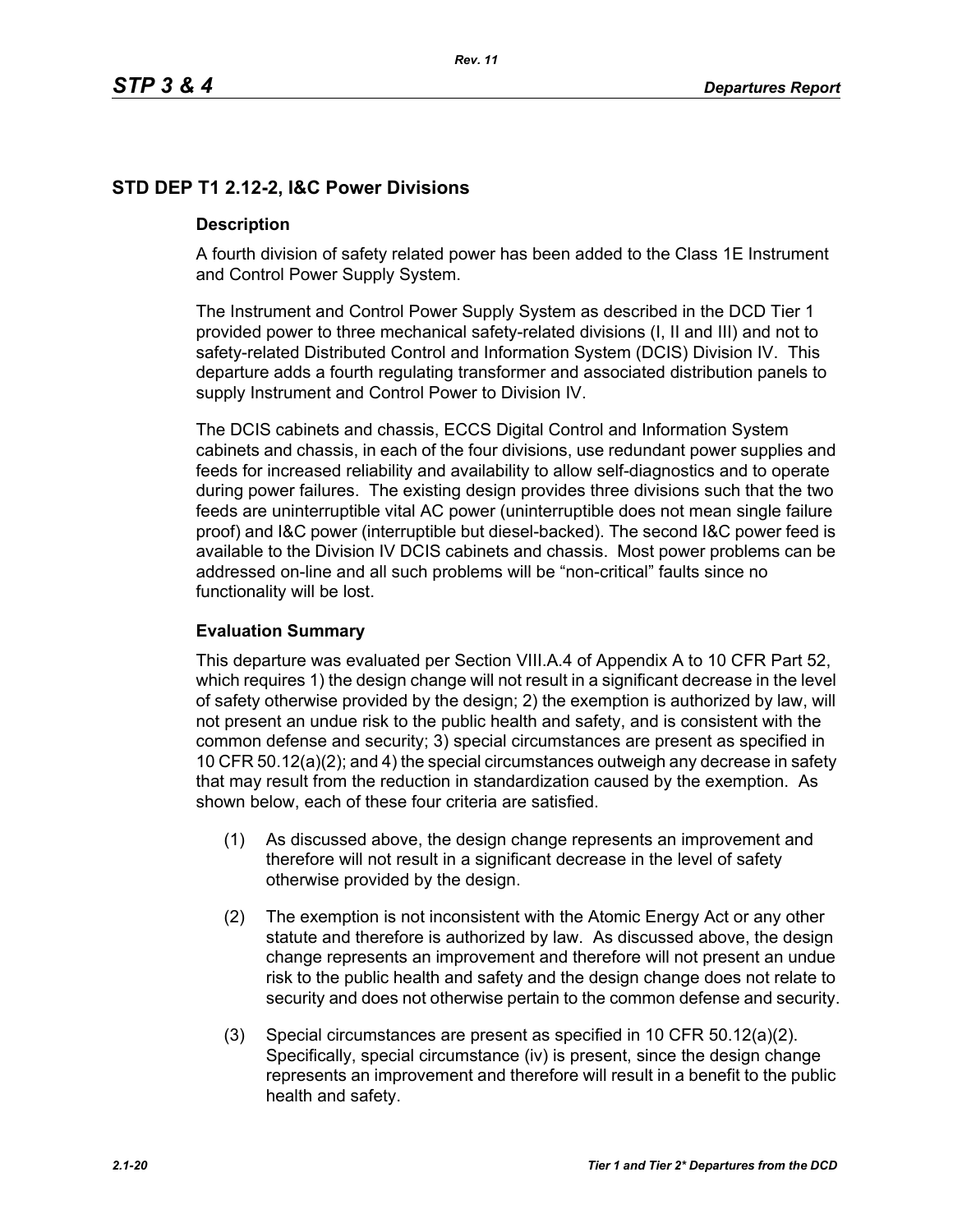(4) This is "standard" departure that is intended to be applicable to COL applicants that reference the ABWR DCD. Therefore this departure will not result in any loss of standardization. Additionally, the design change represents an improvement in safety, and does not adversely affect the configuration of the plant or the manner in which the plant is operated.

As demonstrated above, this exemption complies with the requirements in Section VIII.A.4 of Appendix A to 10 CFR Part 52. Therefore, STPNOC requests that the NRC approve this exemption.

# **STD DEP T1 2.14-1, Hydrogen Recombiner Requirements Elimination**

# **Description**

10 CFR 50.44, "Combustible gas control for nuclear power reactors," was amended after the issuance of the design certification for the ABWR. The amended 10 CFR 50.44 eliminates the requirements for hydrogen control systems to mitigate a designbasis LOCA hydrogen release. As a result of this change, the use of the containment hydrogen and oxygen monitoring instrumentation in the mitigation of a design-basis LOCA is also eliminated. This change was implemented using the guidance contained within TSTF-447-A, Revision 1, "Elimination of Hydrogen Recombiners and Change to Hydrogen and Oxygen Monitors."

This departure reflects the elimination of the requirement to maintain equipment needed to mitigate a design-basis LOCA hydrogen release. This departure includes the following:

- (1) The ABWR Flammability Control System (FCS), which consists of two redundant hydrogen recombiners, is no longer required in the response to a design basis LOCA and is eliminated. In conjunction with this change, LCO 3.6.3.1, "Primary Containment Hydrogen Recombiners," which established the requirements for the FCS is deleted. LCO 3.3.6.2, "Remote Shutdown System," is modified to delete Function 17, which required remote shutdown system controls for cooling water to the FCS. Supports systems associated with the FCS are modified or deleted, as necessary, to support removal of the FCS.
- (2) The containment hydrogen and oxygen monitoring functions of the Containment Monitoring System are no longer required to function for the mitigation of a design basis LOCA. Consequently, the containment hydrogen and oxygen monitoring functions are no longer classified as Category 1, as defined in Regulatory Guide (RG) 1.97, "Instrumentation for Light-Water-Cooled Nuclear Power Plants to Assess Plant and Environs Conditions During and Following an Accident," Revision 4. The RG 1.97 classification of containment hydrogen and oxygen monitoring functions are changed to Category 3 for hydrogen monitoring, and Category 2 for oxygen monitoring, allowing these instruments to be re-classified as nonsafety-related. In conjunction with this change, LCO 3.3.6.1, "Post Accident Monitoring (PAM) Instrumentation," is modified to delete Functions 11 and 12, requirements for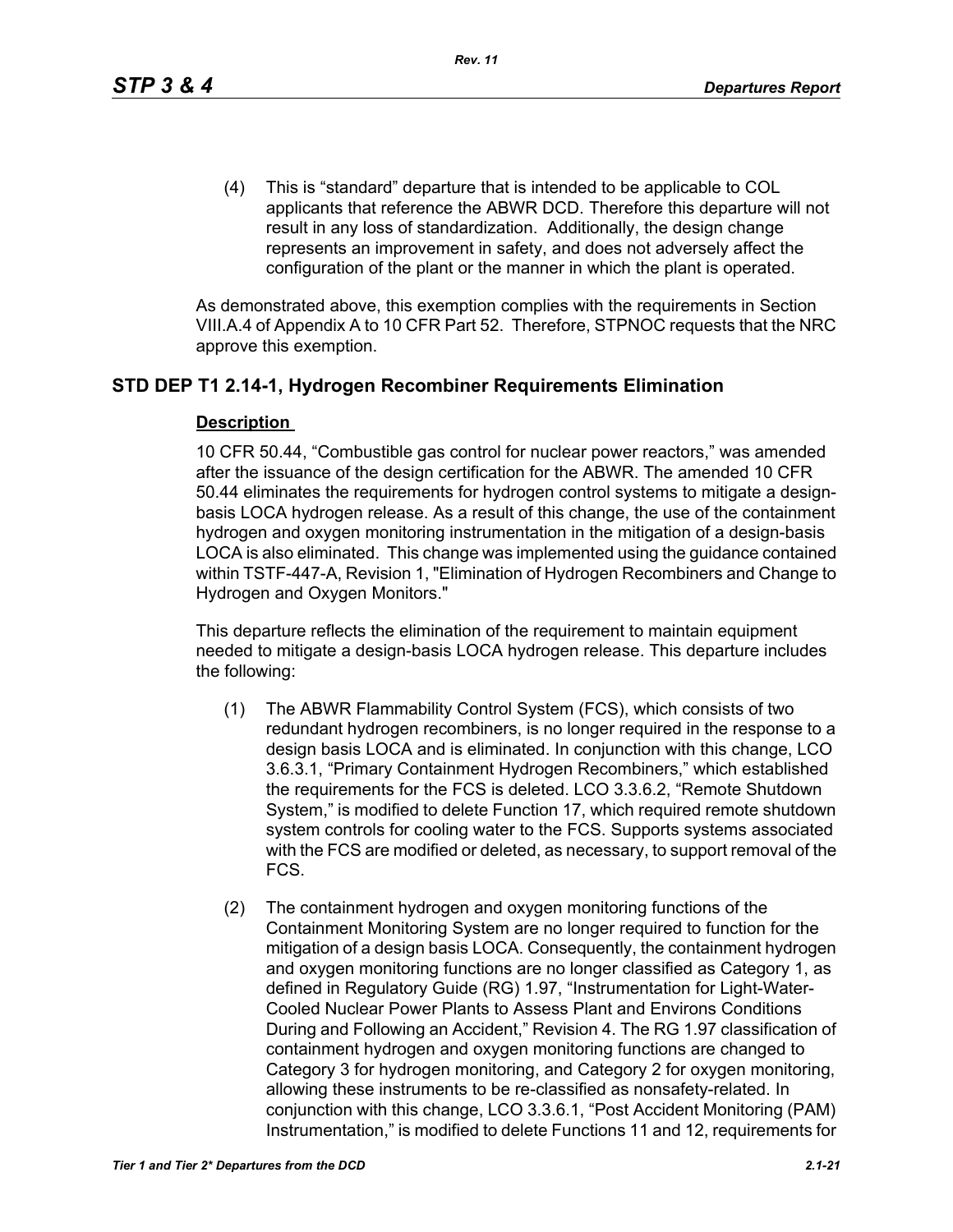the H<sub>2</sub> and O<sub>2</sub> analyzers in the containment drywell and wetwell. This change to LCO 3.3.6.1 is acceptable because only Category 1 PAM instruments meet 10 CFR 50.36 criteria for inclusion in technical specifications.

With the adoption of these changes, the design and other requirements for control of combustible gases satisfy the regulations in 10 CFR 50.44(c) as amended. The design and requirements for control of combustible gases are consistent with the guidance provided in Regulatory Guide 1.7, Control of Combustible Gas Concentrations in Containment, Revision 3, dated March 2007, as described below.

(1) 10 CFR 50.44(c)(1), Mixed atmosphere, requires that all containments have a capability for ensuring a mixed atmosphere during design-basis and significant beyond design-basis accidents. Section C.3 of RG 1.7 specifies that this capability may be provided by an active, passive, or combination system. Active systems may consist of a fan, a fan cooler, or containment spray.

The ABWR satisfies this requirement by a combination of active and passive capability. As indicated in the reference ABWR DCD, Section 6.2.5.1(6), the drywell and the suppression chamber will be mixed uniformly after the design basis LOCA due to natural convection and molecular diffusion. Mixing will be further promoted by operation of the containment sprays. The containment spray system consists of two RHR spray loops, each of which includes both wetwell and drywell sprays. LCO 3.6.2.4, Residual Heat Removal (RHR) Containment Spray," ensures that the active components for containment mixing are reliable, redundant, single-failure-proof, able to be tested and inspected, and remain operable with a loss of onsite or offsite power as recommended in Section C.3 of RG 1.7.

(2) 10 CFR 50.44(c)(2), Combustible gas control, requires that all containments have an inerted atmosphere or must limit hydrogen concentrations in containment during and following an accident.

The ABWR satisfies this requirement with the Atmospheric Control System (ACS), which is provided to establish and maintain an inert atmosphere within the primary containment. LCO 3.6.3.2, "Primary Containment Oxygen Concentration," ensures that the primary containment is inerted whenever reactor power is greater than 15% of rated thermal power.

(3) 10 CFR 50.44(c)(3), Equipment Survivability, requires that containments that do not rely upon an inerted atmosphere to control combustible gases must be able to establish and maintain safe shutdown and containment structural integrity with systems and components capable of performing their functions during and after exposure to the environmental conditions created by the burning of hydrogen.

This requirement is not applicable to the ABWR because the ABWR uses an inerted atmosphere to control combustible gases in the primary containment.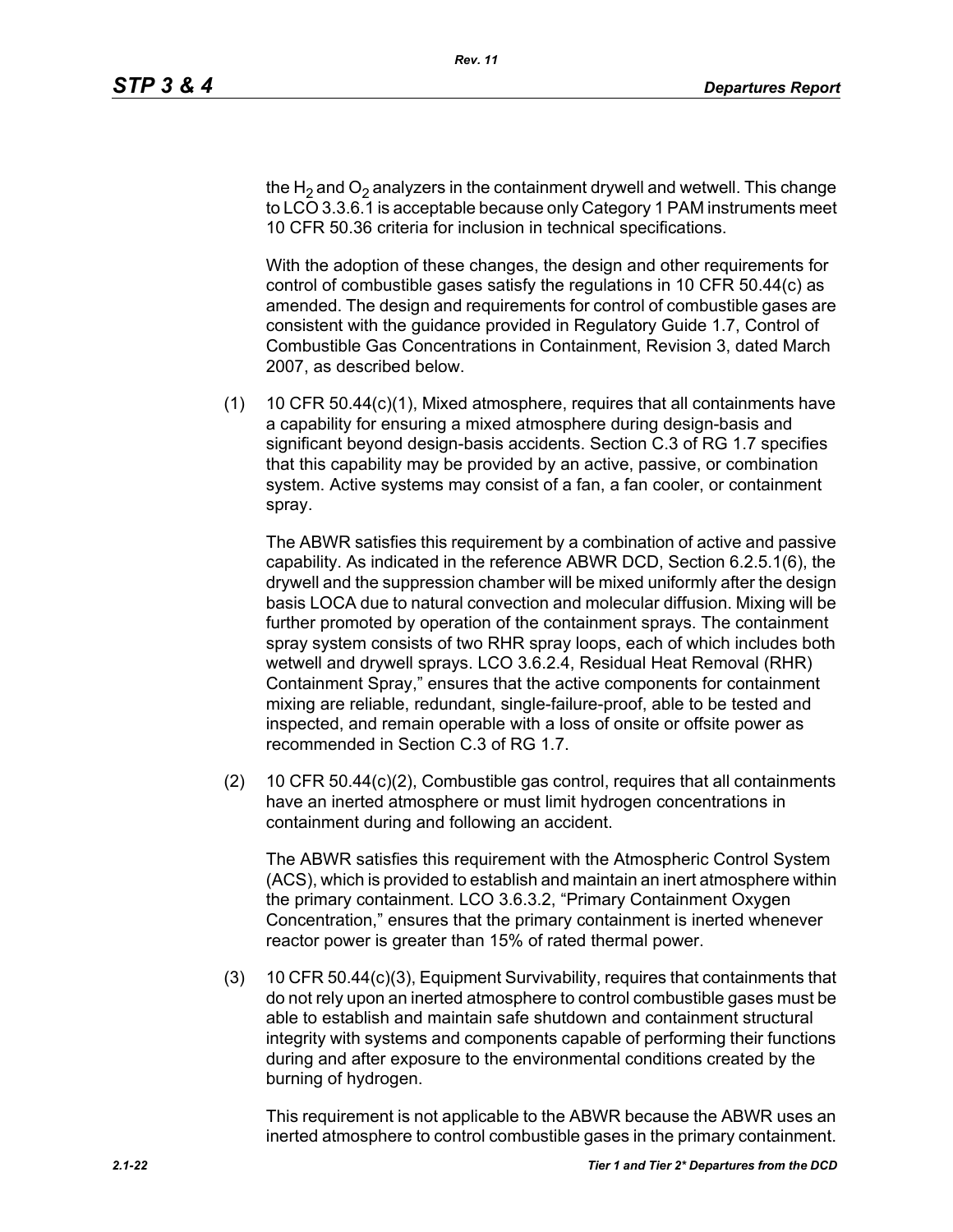(4) 10 CFR 50.44(c)(4), Monitoring, requires that equipment be provided for monitoring oxygen and hydrogen in the containment. This oxygen and hydrogen monitoring equipment must be must be functional, reliable, and capable of continuously measuring the concentration of oxygen and hydrogen in the containment atmosphere following a significant beyond design-basis accident for combustible gas control and accident management, including emergency planning.

The ABWR satisfies this requirement for monitoring oxygen and hydrogen in the primary containment as described in item (k) of the reference ABWR DCD, Section 7.5.2.1, "Post Accident Monitoring System," and Table 7.5-2, "ABWR PAM Variable List," as modified by this departure. Specifically, the containment hydrogen and oxygen monitoring functions are no longer required to function for the mitigation of a design basis LOCA and are no longer classified as Category 1, as defined in RG 1.97. The oxygen and hydrogen monitors for the containment drywell and wetwell satisfy design requirements consistent with their RG 1.97 classification as Type C, Category 2 (oxygen) and Category 3 (hydrogen) instruments.

(5) 10 CFR 50.44(c)(5), Structural analysis, requires that an applicant perform an analysis that demonstrates containment structural integrity. This demonstration must use an analytical technique that is accepted by the NRC. Section C.5 of RG 1.7 specifies that that an acceptable method for demonstrating that these requirements are met for steel containments is conformance with ASME Boiler and Pressure Vessel Code (edition and addenda as incorporated by reference in 10 CFR 50.55a(b)(1)), Section III, Division 1, Subsubarticle NE-3220, Service Level C Limits, considering pressure and dead load alone (evaluation of instability is not required). Section C.5 of RG 1.7 further specifies that, as a minimum, the specific code requirements set forth should be met for a combination of dead load and an internal pressure of 45 psig.

The ABWR satisfies this requirement as indicated in ABWR DCD, Section 3.8.2.5, "Structural Acceptance Criteria," Section 19A.2.45, Containment Integrity [Item (3)(v)], and Section 19E.2.3.2, "100% Metal-Water Reaction." These sections provide a detailed description of how the ABWR containment satisfies the requirements of 10 CFR 50.44(c)(5) using methods determined acceptable in Section C.5 of RG 1.7.

#### **Evaluation Summary**

This evaluation covered Tier 1 and Tier 2 departures .

This departure was evaluated per Section VIII.A.4 of Appendix A to 10 CFR Part 52, which requires that: 1) the design change will not result in a significant decrease in the level of safety otherwise provided by the design; 2) the exemption is authorized by law, will not present an undue risk to the public health and safety, and is consistent with the common defense and security; 3) special circumstances are present as specified in 10 CFR 50.12(a)(2); and, 4) the special circumstances outweigh any decrease in safety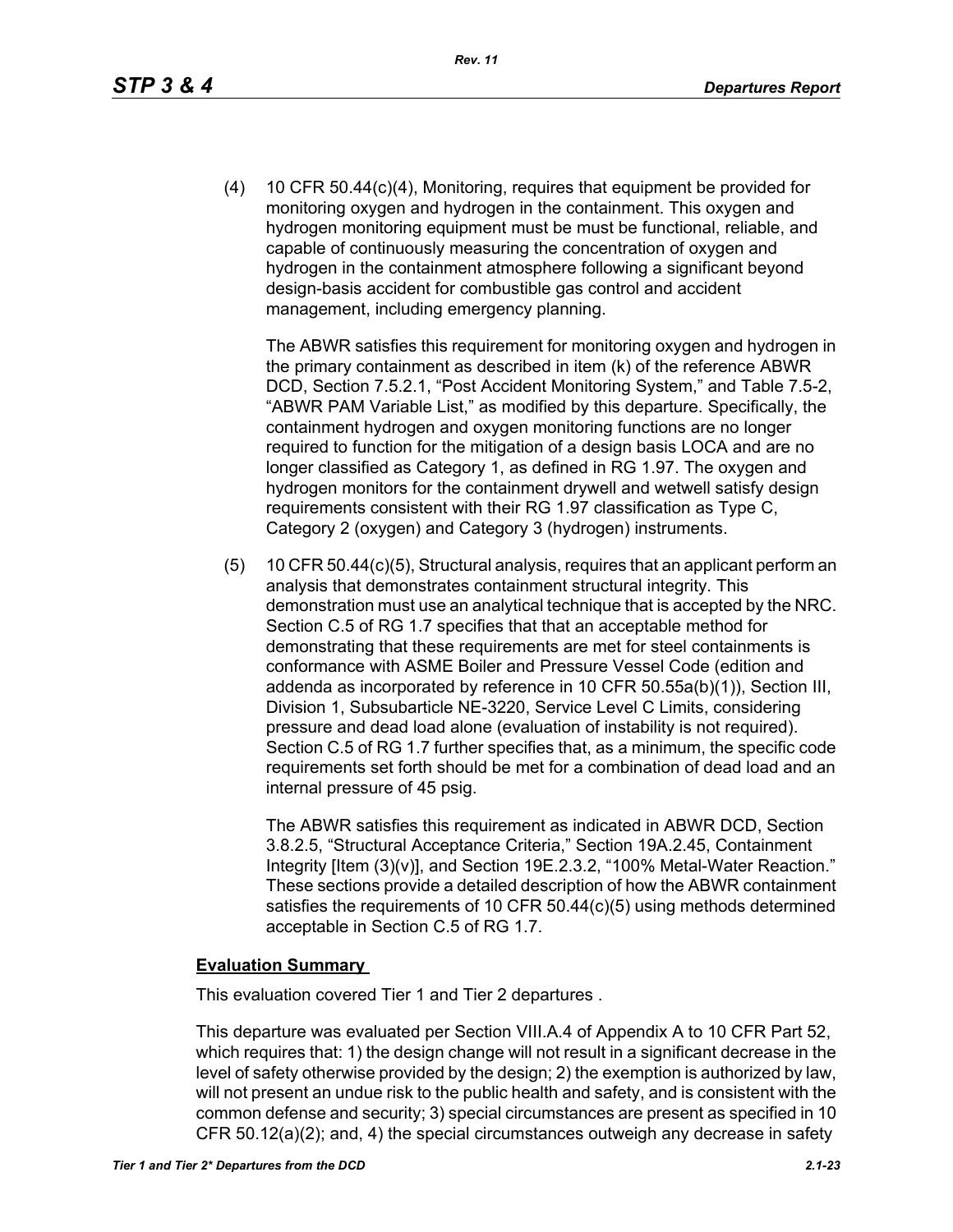that may result from the reduction in standardization caused by the exemption. As shown below, each of these four criteria are satisfied.

- (1) This design change incorporates changes to regulations that occurred after the issuance of the design certification for the ABWR. After incorporation of these design changes, the ABWR design features and requirements for control of combustible gases will satisfy the regulations in 10 CFR 50.44(c) (Ref. 1), consistent with the guidance provided in Regulatory Guide 1.7 (Ref. 2). Therefore, this change will not result in a significant decrease in the level of safety otherwise provided by the design.
- (2) The exemption is not inconsistent with the Atomic Energy Act or any other statute and therefore is authorized by law. As discussed above, the design change does not present an undue risk to the public health and safety. The design change does not relate to security and does not otherwise pertain to the common defense and security.
- (3) Special circumstances are present as specified in 10 CFR 50.12(a)(2). Specifically, special circumstance (ii), and special circumstance (vi) are invoked as evidenced by the revision to 10 CFR 50.44 as the underlying purpose is still served and the revision of regulations is a material change of circumstances.
- (4) This is "standard" departure that is intended to be applicable to COL applicants that reference the ABWR DCD. Therefore this departure will not result in any loss of standardization.

As demonstrated above, this exemption complies with the requirements in Section VIII.A.4 of Appendix A to 10 CFR Part 52. Therefore, STPNOC requests that the NRC approve this exemption

# **STD DEP T1 2.15-1, Re-classification of Radwaste Building Substructure from Seismic Category I to Non-Seismic**

## **Description**

The reference ABWR DCD Section 2.15.13 states that the exterior walls of the RW/B below grade and the basemat are classified as Seismic Category I. This departure revises the seismic category of the RW/B substructure (including the Radwaste Tunnels) from Seismic Category I to non-seismic. The RW/B (including the tunnels) does not house any safety related systems or components. Regulatory Guide 1.29, Seismic Design Classification, provides a list of SSCs which have to be classified as Seismic Category I. Item p on Page 4 of the Reg. Guide says "systems, other than radioactive waste management systems, not covered by ---", shall be Seismic Category I. The phrase 'other than radioactive waste management systems' excludes these systems from the list of Seismic Category I SSCs. For the radioactive waste management system, the Reg. Guide 1.29 refers to the Reg. Guide 1.143 in Note 5. The detailed guidance for the design of the radwaste processing systems, structures,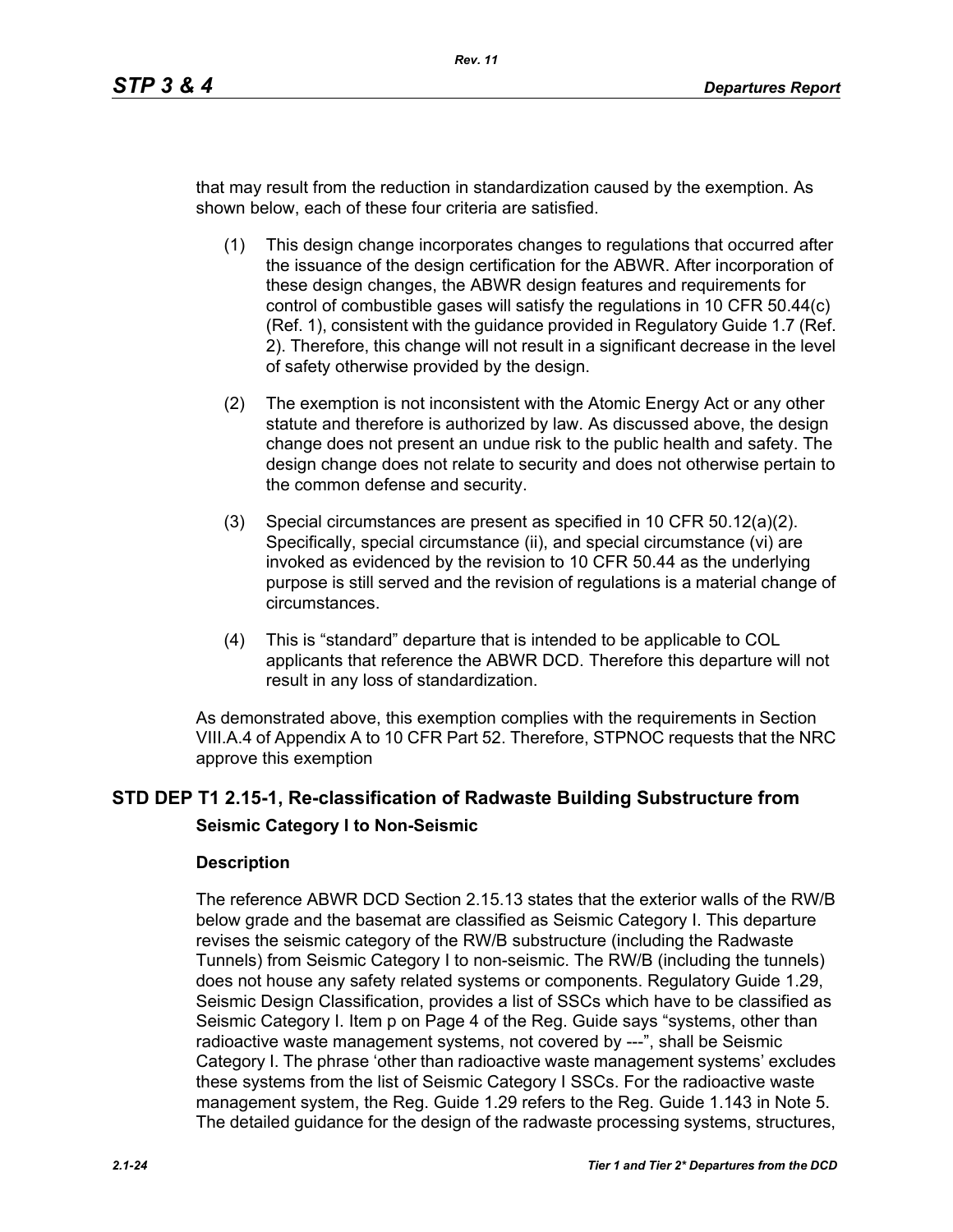and components is provided in Regulatory Guide 1.143. This departure commits to follow the guidance of Regulatory Guide 1.143.

Also, NUREG-1503, Section 3.8.4 states that Radwaste Building is not Seismic Category I. The NRC included this design in their review because GE elected to design the RW/B substructure as Seismic Category I.

Based on this departure, the COLA is revised to delete the description and results of RW/B (including the Radwaste Tunnels) analysis and design from those sections of the COLA which included such description because the RW/B substructure was classified as Seismic Category I structure. Examples of these deleted sections include Sections 2.5S.4, 3.7, 3.8, and Appendix 3H.3. Also, revisions have been made throughout the COLA to appropriately change the seismic classification of the RW/B (Part 7, Table 5.0-1).

#### **Evaluation Summary**

This departure was evaluated per Section VIII.A.4 of Appendix A to 10 CFR Part 52, which requires that 1) the design change will not result in a significant decrease in the level of safety otherwise provided by the design; 2) the exemption is authorized by law, will not present an undue risk to the public health and safety, and is consistent with the common defense and security; 3) special circumstances are present as specified in 10 CFR 50.12(a)(2); and 4) the special circumstances outweigh any decrease in safety that may result from the reduction in standardization caused by the exemption. As shown below, each of these four criteria are satisfied.

- (1) As discussed above, the design change conforms to current regulations and therefore will not result in a significant decrease in the level of safety otherwise provided by the design.
- (2) The exemption is not inconsistent with the Atomic Energy Act or any other statute and therefore is authorized by law. As discussed above, the design change does not present an undue risk to the public health and safety. The design change does not relate to security and does not otherwise pertain to the common defense and security.
- (3) Special circumstances are present as specified in 10 CFR 50.12(a)(2). Specifically, special circumstance (ii), and special circumstance (vi) are invoked because the classification of the Radwaste Building in the reference DCD is unduly conservative and is not necessary to satisfy applicable NRC regulations or guidance.
- (4) This is "standard" departure that is intended to be applicable to COL applicants that reference the ABWR DCD. Therefore this departure will not result in any loss of standardization.

As demonstrated above, this exemption complies with the requirements in Section VIII.A.4 of Appendix A to 10 CFR Part 52. Therefore, STPNOC requests that the NRC approve this exemption.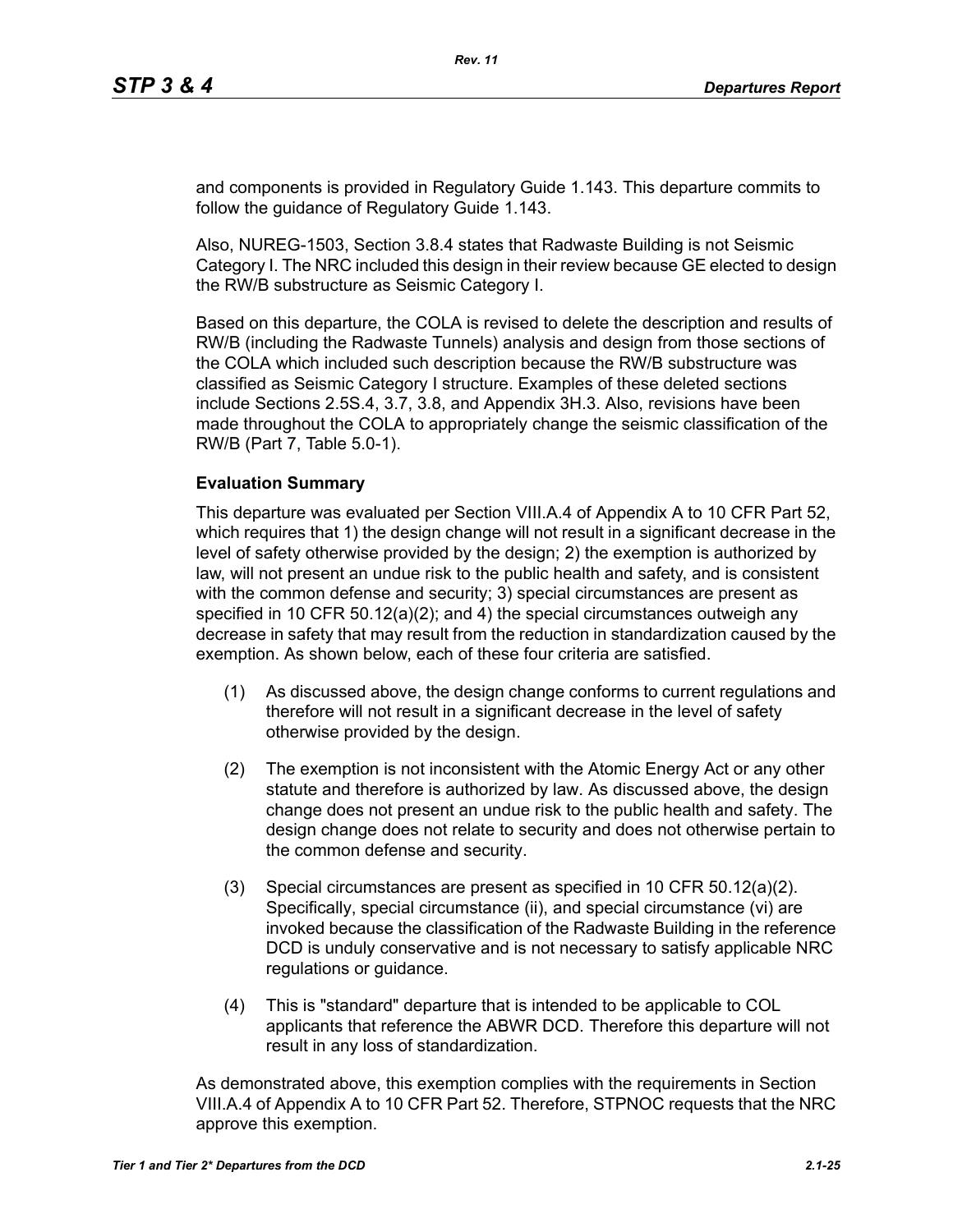# **STD DEP T1 2.15-2 RBSRDG HVAC**

#### **Description**

ABWR DCD Tier 1 Subsection 2.15.5, "Heating, Ventilating and Air Conditioning Systems" describes the operation and setting of the R/B Safety-Related DG HVAC System to control temperature in the diesel generator (DG) engine rooms during DG operation, and states the maximum temperature limit in the room is 50°C. However, based on applying the Ambient Design Temperature for the DG engine rooms (Tier 1 Section 5 specifies a maximum of 46.1°C) and the DG HVAC Flow Rates (Tier 2 Table 9.4.5.8.2 specifies 160,000 m3/h) as defined in other ABWR DCD sections cited, the DG engine room temperature can exceed this 50°C limit. This departure revises the DCD Tier 1 Subsection 2.15.5 DG engine room maximum temperature limit during DG operation from 50°C to 60°C.

ABWR DCD Tier 2 Subsections 9.4.5.4.1.2 and 9.4.5.5.5 describe the R/B Safety-Related Electrical Equipment HVAC System and Diesel Generator HVAC System design bases, respectively, including the maximum design temperature limit of the DG Engine rooms. This change also revises Subsections 9.4.5.4.1.2 and 9.4.5.5.5 to state that the indoor temperature in the diesel generator (DG) engine rooms during DG operation is maintained below 60°C. FSAR Tables 3I-4 and 3I-14 are revised to state that the diesel generator (DG) engine rooms maximum temperature is 60°C.

## **Evaluation Summary**

The proposed change was evaluated per Section VIII.A.4 of Appendix A to 10 CFR Part 52, which requires that 1) the design change will not result in a significant decrease in the level of safety otherwise provided by the design; 2) the exemption is authorized by law, will not present an undue risk to the public health and safety, and is consistent with the common defense and security; 3) special circumstances are present as specified in 10 CFR 50.12(a)(2); and 4) the special circumstances outweigh any decrease in safety that may result from the reduction in standardization caused by the exemption. As shown below, each of these four criteria are satisfied.

- (1) As discussed above, this proposed change consists of increasing the maximum temperature limit in the DG engine rooms during DG operation. It does not change the function or intent of the R/B Safety-Related DG HVAC System or any safety related equipment in the DG engine rooms and therefore does not result in a significant decrease in the level of safety otherwise provided by the design.
- (2) This proposed change is consistent with the Atomic Energy Act and other statutes and therefore is authorized by law. As discussed above, this proposed change does not present an undue risk to the public health and safety. This proposed change does not relate to security and does not otherwise pertain to the common defense and security.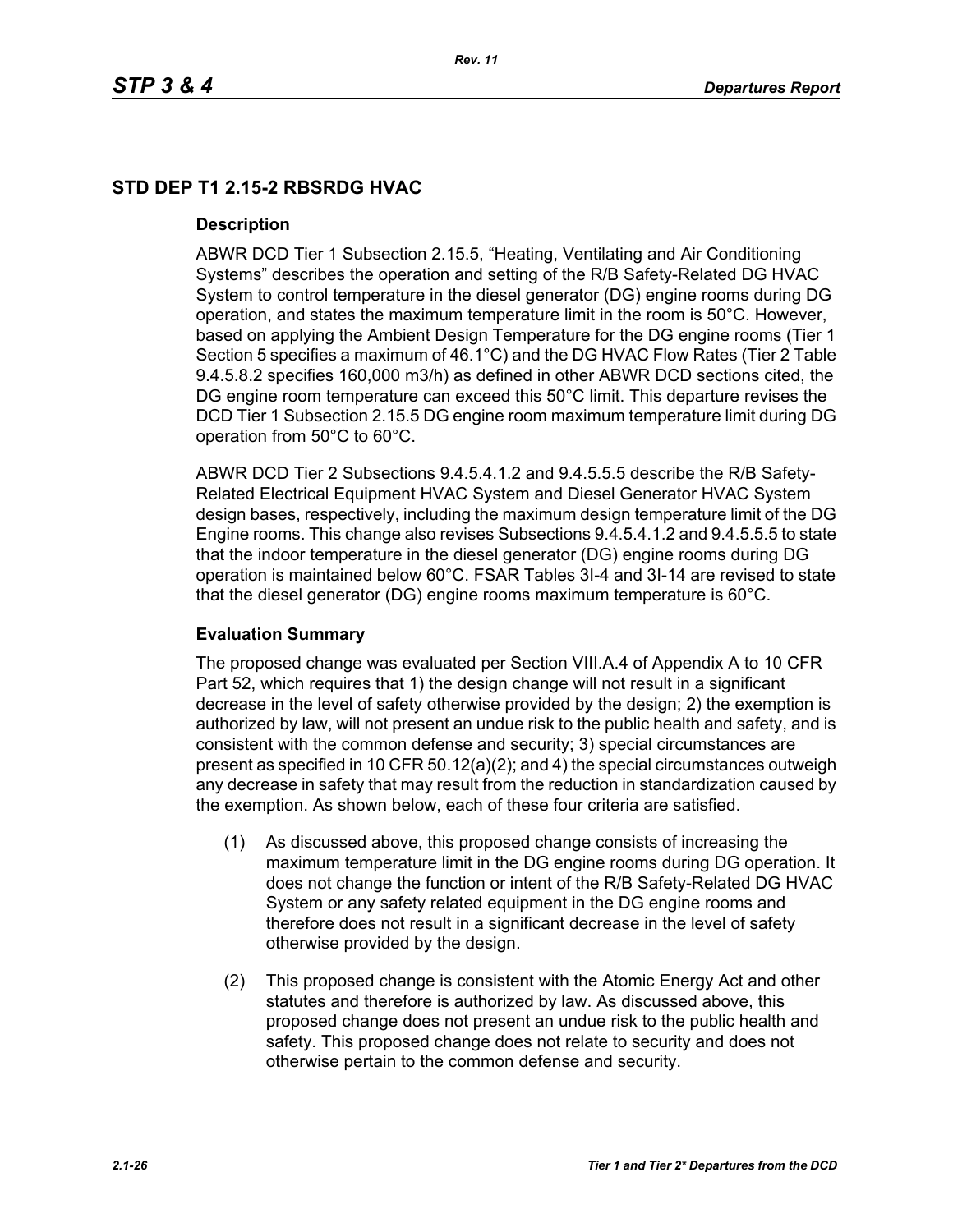(3) Special circumstances are present as specified in items (ii) and (iv) of 10 CFR 50.12 (a) (2). Specifically, special circumstance (ii) states, "Application of the regulation in the particular circumstances would not serve the underlying purpose of the rule or is not necessary to achieve the underlying purpose of the rule." In this case, the rule is that when the DG is operating, the R/B Safety-Related DG HVAC System and the R/B Safety-Related Electrical Equipment HVAC System maintain the temperature below a specified limit. The DCD Tier 1 Subsection 2.15.5 specifies that the maximum temperature be 50 °C. Because of the Ambient Design Temperature for the DG engine rooms (46.1°C) and the DG HVAC Flow Rates (160,000 m3/h) defined elsewhere in the DCD, the temperature in the DG room can exceed 50°C during DG operation. Therefore, the maximum temperature limit in the DG engine rooms during DG operation requires revision in order to be consistent with circumstances in the DG engine rooms. Application of the regulation as stated in the Tier 1 Subsection 2.15.5 would therefore not serve the underlying purpose of the rule.

Special circumstance (iv) is also applicable, since this departure changes the design temperature of the DG room to reflect a higher temperature environment. As such, the safety related equipment in this room will be qualified for the higher temperature and therefore will result in a benefit to public health and safety.

(4) This is a "standard" departure that is intended to be applicable to all COL applicants that reference the ABWR DCD. This departure does not adversely affect safety, the configuration of the plant, or the manner in which the plant is operated.

As demonstrated above, this exemption complies with the requirements in Section VIII.A.4 of Appendix A to 10 CFR Part 52. Therefore, STPNOC requests that the NRC approve this exemption.

# **STD DEP T1 3.4-1, Safety-Related I&C Architecture**

## **Description**

This departure can be characterized into five primary changes.

(1) Elimination of obsolete data communication technology

The departure eliminates references to the Essential Multiplexer System (EMS) and the Non-Essential Multiplexer System (NEMS) originally envisioned in the ABWR architecture and replaces them with separate and independent system level data communication capabilities. The original concept was based on a common EMS, which could be used by multiple safety-related, digitally-based protection systems. This departure defines separate dedicated data communication functions for each safety-related digital platform, including separate and independent data communication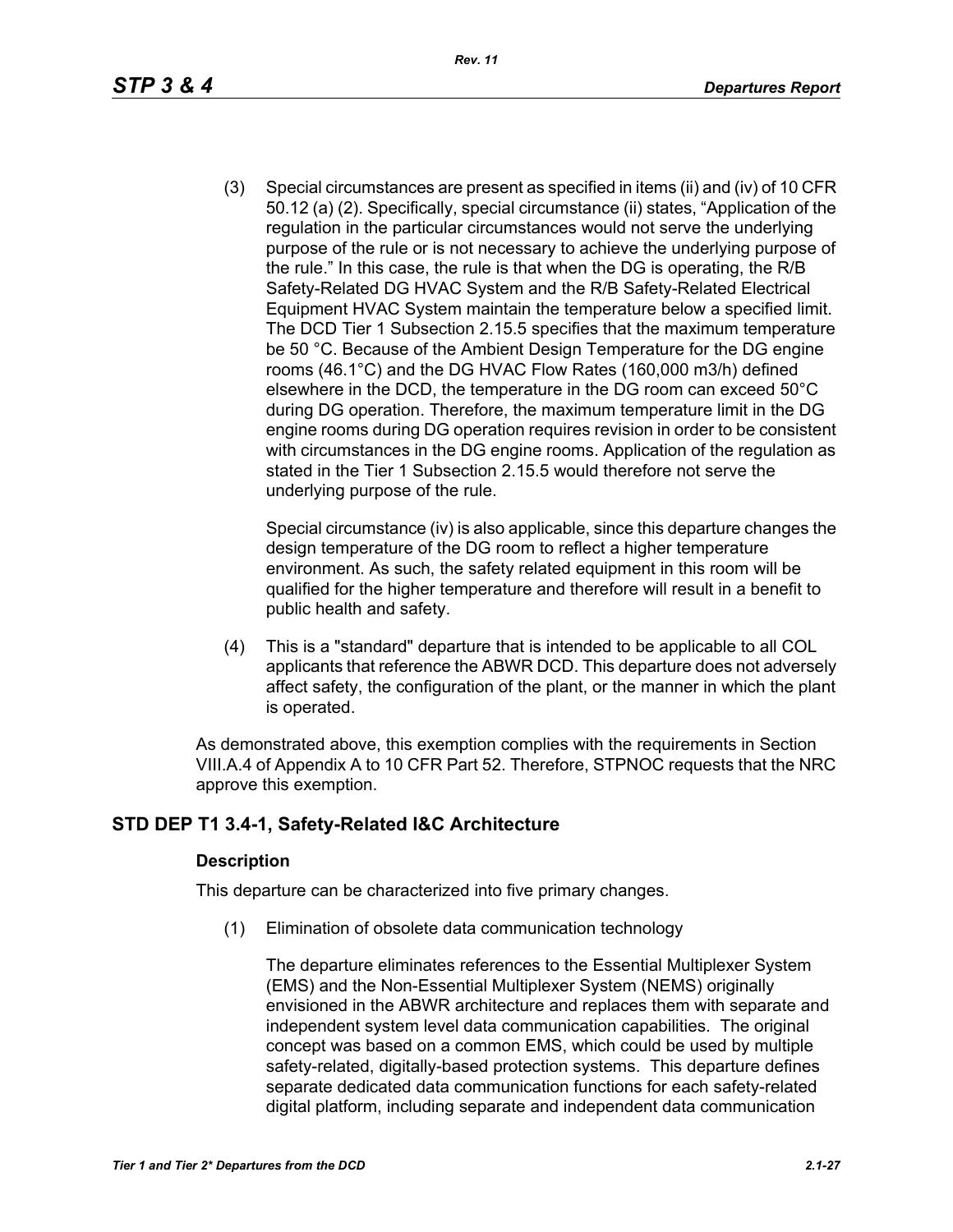functions for each division within a system. Appendix 7A has been updated to reflect the separate communication capabilities.

This departure meets all the applicable regulatory requirements including Regulatory Guides, industry standards and NRC Branch Technical Positions, as shown in Part 2, Tier 2, Table 1.9S-1 and Table 1.9S-1a. Separation of a centralized communication system into separate system communication functions provides the following benefits:

- Allows the use of different (diverse) platforms for the Reactor Trip and Isolation System (RTIS) and the Engineered Safety Features Logic and Control System (ELCS). This feature allows the overall Safety System Logic and Control (SSLC) to be more resistant to common mode failure.
- **Provides for a more robust communication design since a credible single** failure will cause less degradation to independent communication functions than the single failure would cause in the centralized, common essential multiplexing system defined in the DCD.
- The new design is not subject to a single common cause failure disabling both the RTIS and ELCS. In the DCD design, common cause failure within the EMS would disable both RTIS and ELCS.
- Provides the flexibility to utilize communication technologies that have benefits in the areas of simplicity of function and improved independence, such as the use of "point to point" unidirectional data links.

The reference ABWR DCD identified use of the data communication standard ANSI-X3 series, Fiber Distributed Data Interface (FDDI), as the communication protocol for the EMS. FDDI is an obsolete technology and no longer appropriate for use.

The RTIS uses direct hardwired inputs to the system instead of the concept of using remote multiplexers as described in the certified ABWR DCD. This significantly reduces the complexity of data communication requirements for this system, while continuing to meet ABWR DCD functional requirements.

The ELCS continues to use remote acquisition of signal information and remote output of command information to controlled components. The ELCS will utilize serial, unidirectional, fiber optically-isolated data links instead of the FDDI protocol. The ELCS vendor's platform, including the use of unidirectional, serial data links, has been generically reviewed and approved by the NRC, as described in Topical Report WCAP-16097-P-A, Revision 0, "Common Qualified Platform Topical Report," and has operating experience in U.S. nuclear power plant safety system applications. This demonstrates that this method of communication meets the regulatory and industry standard requirements applicable to safety data communication.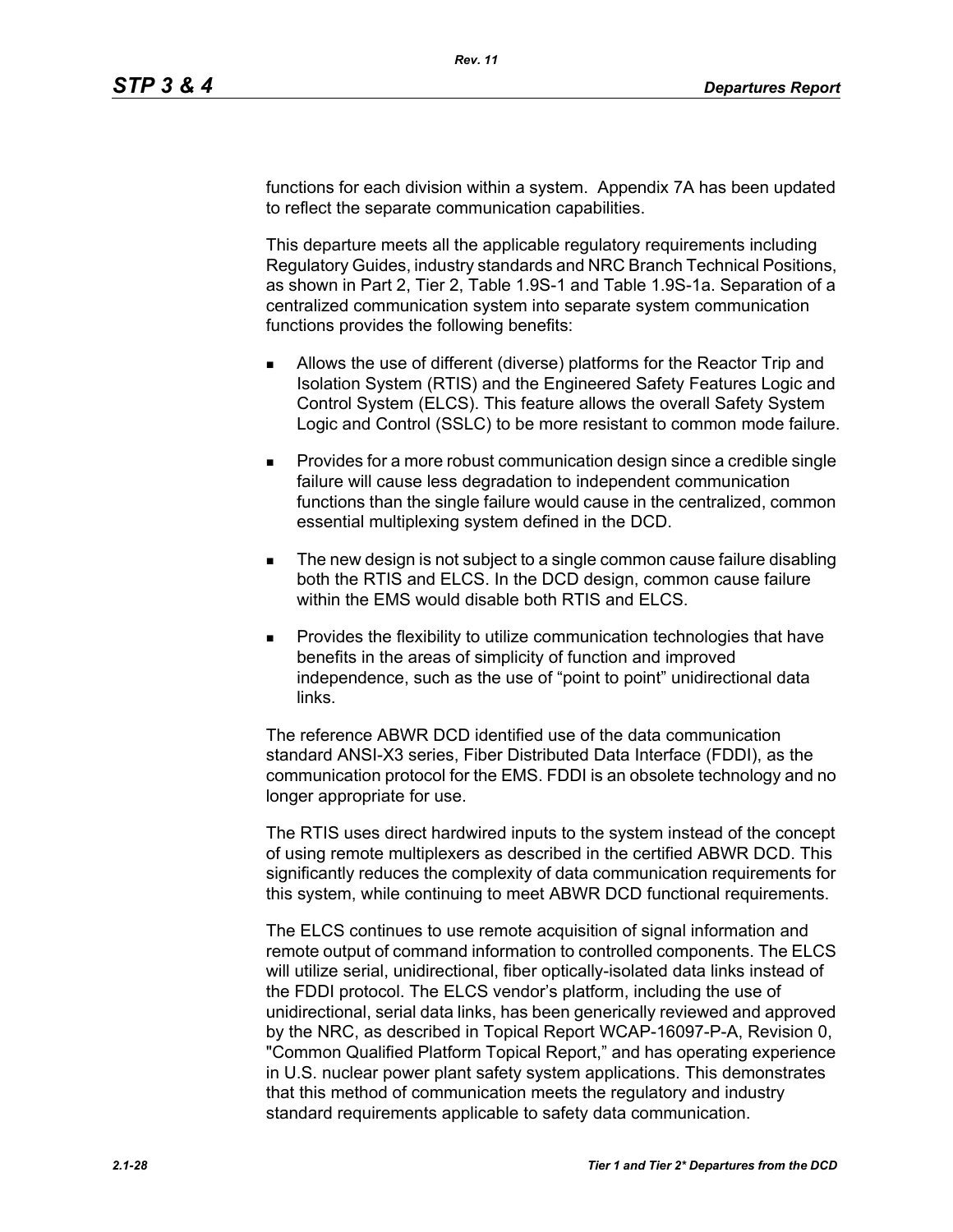The elimination of the multiplexer concept required all references to the Essential Multiplexing System (EMS) and Non-Essential Multiplexing System (NEMS) and their primary components to be replaced with a generic data communication reference. The terms EMS and NEMS were eliminated along with Remote Multiplexer Unit (RMU) and Control Room Multiplexer Unit (CMU).

The communication functions are primarily described in FSAR Sections T1 2.2, T1 2.7, T1 3.4, T2 7.2, T2 7.3 and T2 7.9S.

(2) Elimination of unnecessary inadvertent actuation prevention logic and equipment

The reference ABWR DCD described the design of the Engineered Safety Features (ESF) actuation outputs as being fully redundant within each division of the ESF digital controls systems. This design was to minimize the potential for false actuation of ESF components. In the design, each output was processed through two redundant sets of hardware and a final two-outof-two (2/2) logic decision was to be performed on a component level. Both sets of outputs had to demand actuation before a component would actually respond. As part of the detailed design of the ABWR ESF digital controls, it was determined that only selected ESF components required the redundant actuation prevention logic.

The redundant actuation logic is only implemented for systems where false actuation of a single component can initiate false protective actions during normal plant operation. For components such as the ELCS Automatic Depressurization System (ADS), a single valve opening will depressurize the reactor. For such components, a two-out-of-two vote is required to actuate each valve, with two different programmable logic controllers and their separate input and output modules within a single division.

As a result, the redundant actuation logic is only implemented for components that may impact plant safety or operation if actuated during normal plant operation such as the ECCS functions of the ELCS as described in FSAR Section T1 3.4.

These changes are primarily described in FSAR Sections T1 3.4, T2 7.1, T2 7.3 and T2 16. Technical Specification Bases Figures B3.3.1.4-1 thru 5 also show the elimination of the unnecessary inadvertent actuation logic. The logic channel bypasses are retained as part of the design but have been removed from these figures because they are only intended to show the boundaries of the Technical Specification required surveillances and the bypasses are outside of those boundaries.

(3) Clarifications of digital controls nomenclature and systems

The reference ABWR DCD defined many functional design requirements in terms typically reserved for hardware. Examples include the terms "module,"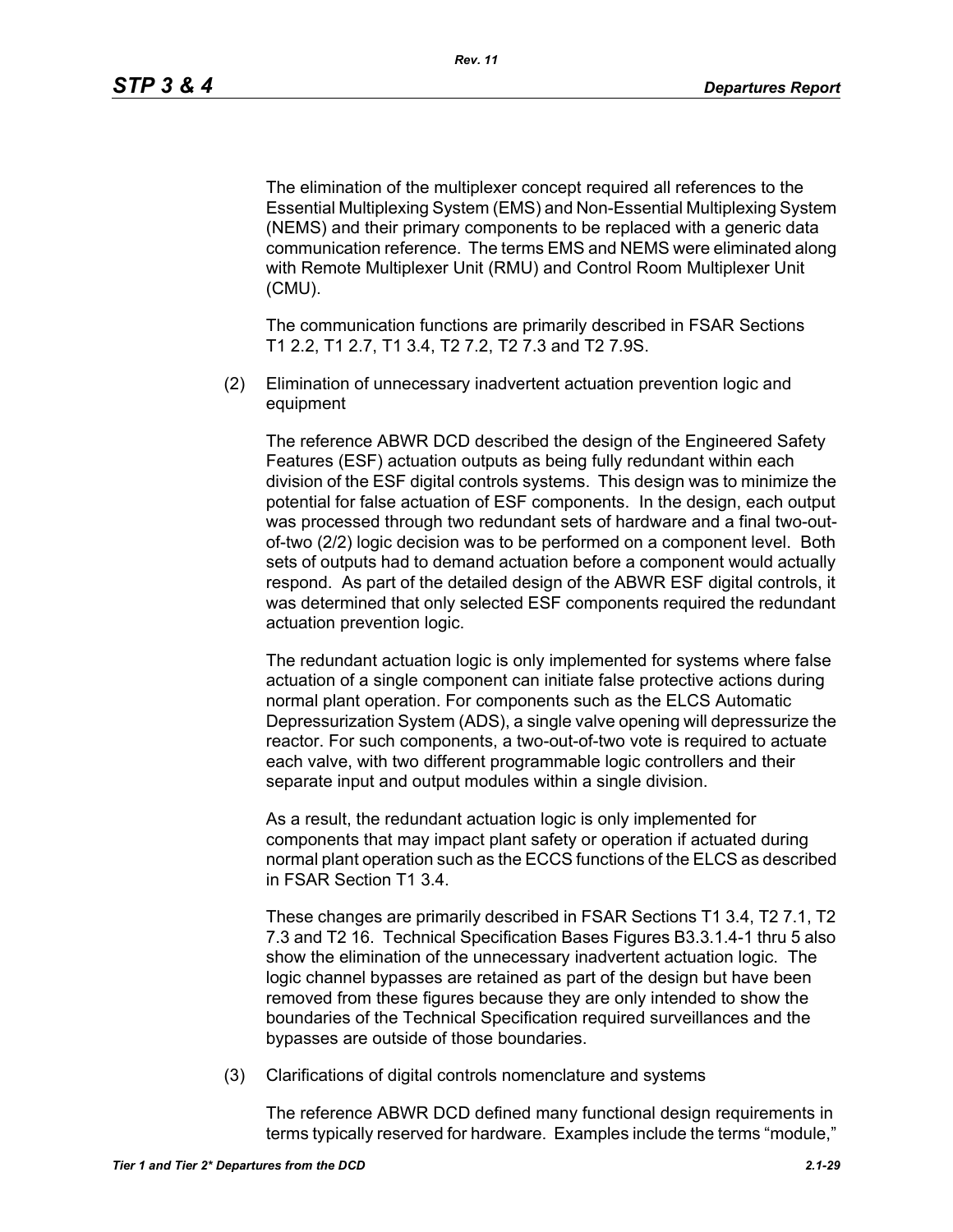"unit," and "system." The terminology was corrected to refer to the requirement as a "function" to eliminate the confusion associated with purely functional requirements and not physical requirements defined in the DCD. Examples include:

- Digital Trip Module (DTM) to Digital Trip Function (DTF)
- Trip Logic Unit (TLU) to Trip Logic Function (TLF)
- Safety System Logic Unit (SLU) to Safety System Logic Function (SLF)
- Process Computer System (PCS) to Plant Computer Function (PCF)
- **Essential Multiplexer System (EMS) to Essential Communication** Function (ECF)
- Bypass Unit (BPU) to Bypass Interlock Function

In addition, to better define the functional design and implementation of the digital controls platforms, specific I&C system names were assigned to the ESF digital controls systems and the Reactor Protection System (RPS). The digital controls responsible for the ESF systems are designated as the ESF Logic & Control System (ELCS). The RPS functions are implemented in two separate I&C systems: the Reactor Trip & Isolation System (RTIS) and the Neutron Monitoring System (NMS). The term Safety System Logic & Control (SSLC) was clarified as a general term used to cover all of the logic and controls associated with safety-related control systems.

The nomenclature changes required updating several sections of the original DCD to be updated for the STP 3&4 COLA to make all sections consistent.

(4) Final selection of platforms changed the implementation architecture

This departure revises the implementation architecture to use configurable logic devices for NMS and RTIS in lieu of microprocessors. This platform change was necessary to incorporate available platforms that meet both the regulatory and technical requirements. These design updates are primarily described in Tier 2 Section 7.2.

(5) Testing and surveillance changes for SSLC

This departure revises the testing and surveillance descriptions for SSLC (NMS, RTIS, ELCS) consistent with the characteristics of the design platforms selected. These changes are primarily described in Tier 2 Section 7.1.

Additionally, the Chapter 16 Technical Specifications Section 3.0 is modified to reflect the above changes to the safety-related I & C architecture.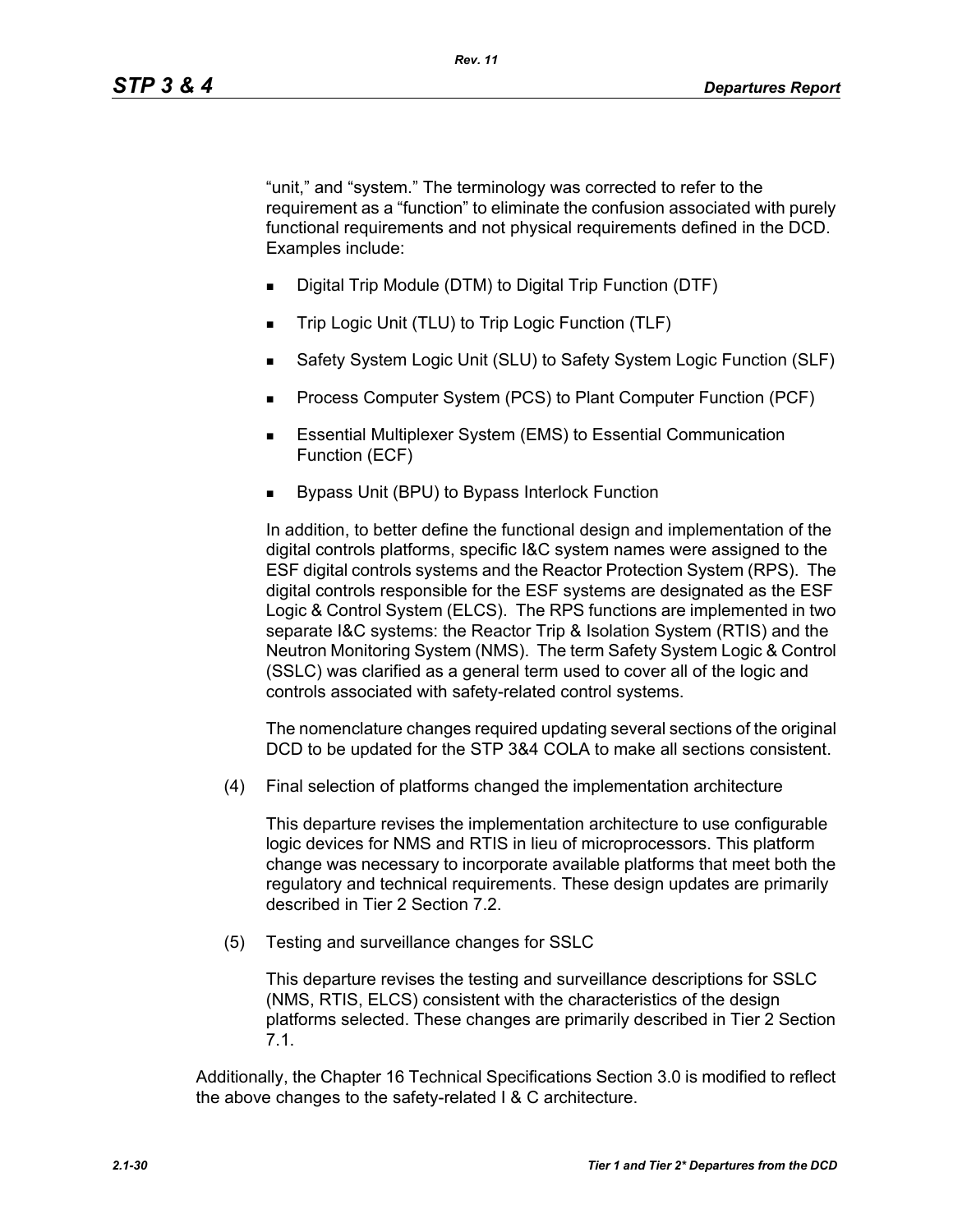The item (3) change from hardware based to functional design requirements (i.e., PCS to PCF) resulted in an unnecessary duplication (two sets) of non-safety Video Display Units (VDUs). Therefore, a set of non-safety VDUs is deleted in FSAR Section 18.4.

## **Evaluation Summary**

This departure was evaluated per Section VIII.A.4 of Appendix A to 10 CFR Part 52, which requires that 1) the design change will not result in a significant decrease in the level of safety otherwise provided by the design; 2) the exemption is authorized by law, will not present an undue risk to the public health and safety, and is consistent with the common defense and security; 3) special circumstances are present as specified in 10 CFR 50.12(a)(2); and 4) the special circumstances outweigh any decrease in safety that may result from the reduction in standardization caused by the exemption. As shown below, each of these four criteria are satisfied.

- (1) As discussed above, the design change represents another method for accomplishing the same purpose and therefore will not result in a significant decrease in the level of safety otherwise provided by the design.
- (2) The exemption is not inconsistent with the Atomic Energy Act or any other statute and therefore is authorized by law. As discussed above, the design change represents an improvement and therefore will not present an undue risk to the public health and safety. The design change does not relate to security and does not otherwise pertain to the common defense and security.
- (3) Special circumstances are present as specified in 10 CFR 50.12(a)(2). Specifically, special circumstance (ii) is present, since the design change represents another method of accomplishing the underlying purpose of the DCD.
- (4) This "standard" departure is intended to be applicable to COL applicants that reference the ABWR DCD. Therefore this departure will not result in any loss of standardization.

As demonstrated above, this exemption complies with the requirements in Section VIII.A.4 of Appendix A to 10 CFR Part 52. Therefore, STPNOC requests that the NRC approve this exemption and associated Technical Specification Section 3.0 changes.

# **STP DEP T1 5.0-1, Site Parameters**

#### **Description**

The site parameters in the reference ABWR DCD were selected to bound most potential US sites. However, the STP 3 & 4 site, when site specific data is analyzed using current methodologies and standards, represents four specific departures from the generic envelope.

The site design basis flood level is increased from that specified in the DCD. The certified design site parameter for site flooding is changed from 30.5 cm below grade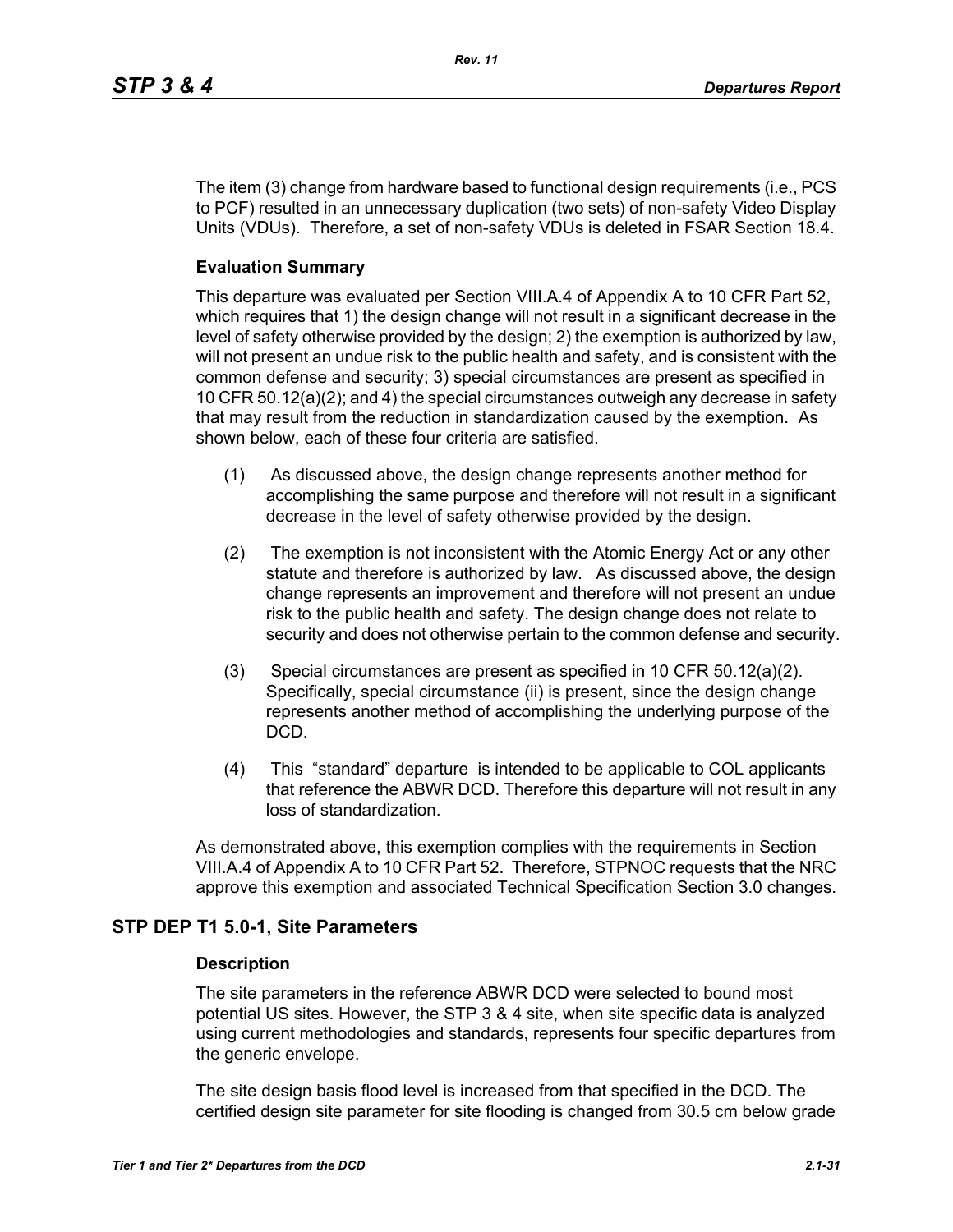to 182.9 cm above grade (grade being 1036.3 cm above mean sea level (MSL)) in order to handle a main cooling reservoir failure as a design basis event at STP.

The main cooling reservoir at the South Texas site is a non-seismic category 1 dam; hence, its failure must be assumed in the worst possible location. This results in the site design basis flood.

STP 3 & 4 safety-related SSCs are designed for or protected from this flooding event by watertight doors to prevent the entry of water into the Reactor Buildings and Control Buildings in case of a flood. Exterior doors located below the maximum flood elevation on the 12300 floor of the Reactor Building and Control Building are revised to be watertight doors. The Ultimate Heat Sink storage basin and the RSW pump houses are water-tight below the flood level.

The maximum design precipitation rate for rainfall at the STP site is calculated to increase from 49.3 cm/hr to 50.3 cm/hr based on site meteorology studies. This value is one factor in determining the structural loading conditions for roof design. ABWR Seismic Category 1 structures have roofs without parapets or parapets with scuppers to supplement roof drains so that large inventories of precipitation cannot accumulate. Therefore, the increase in maximum rainfall rate does not result in a substantial increase in the roof design loading, and therefore does not affect the design of these structures.

The humidity at the STP 3 & 4 site, as represented by wet bulb temperature, is increased from that specified in the DCD.

| Wet Bulb 1% Exceedance Values                    | <b>DCD</b>       | STP 3 & 4        |
|--------------------------------------------------|------------------|------------------|
| Maximum Coincident                               | $25^{\circ}$ C   | $26.3^{\circ}$ C |
| Maximum Non-coincident                           | $26.7^{\circ}$ C | $27.3^{\circ}$ C |
| Wet Bulb 0% Exceedance Values (historical limit) |                  |                  |
| Maximum Non-coincident                           | $27.2^{\circ}$ C | $31.3^{\circ}$ C |

The maximum dry-bulb temperature in combination with coincident wet-bulb temperature provides the state point (enthalpy of the air) that is used as design input for HVAC system design to determine cooling loads. The 1% exceedance STP sitespecific state point value is not bounded by the 1% exceedance ABWR state point value.

The Control Building HVAC, Reactor Building Secondary Containment HVAC, and Reactor Building Safety Related Electrical Equipment HVAC systems are designed for an outdoor summer maximum temperature of 46°C. This temperature corresponds to the ABWR 0% exceedance value. The ABWR 0% exceedance state point bounds the STP site-specific 0% exceedance state point and the 1% exceedance state point. The reference ABWR DCD cooling loads calculated based on 0% exceedance values for Control Building HVAC, Reactor Building Secondary Containment HVAC, and Reactor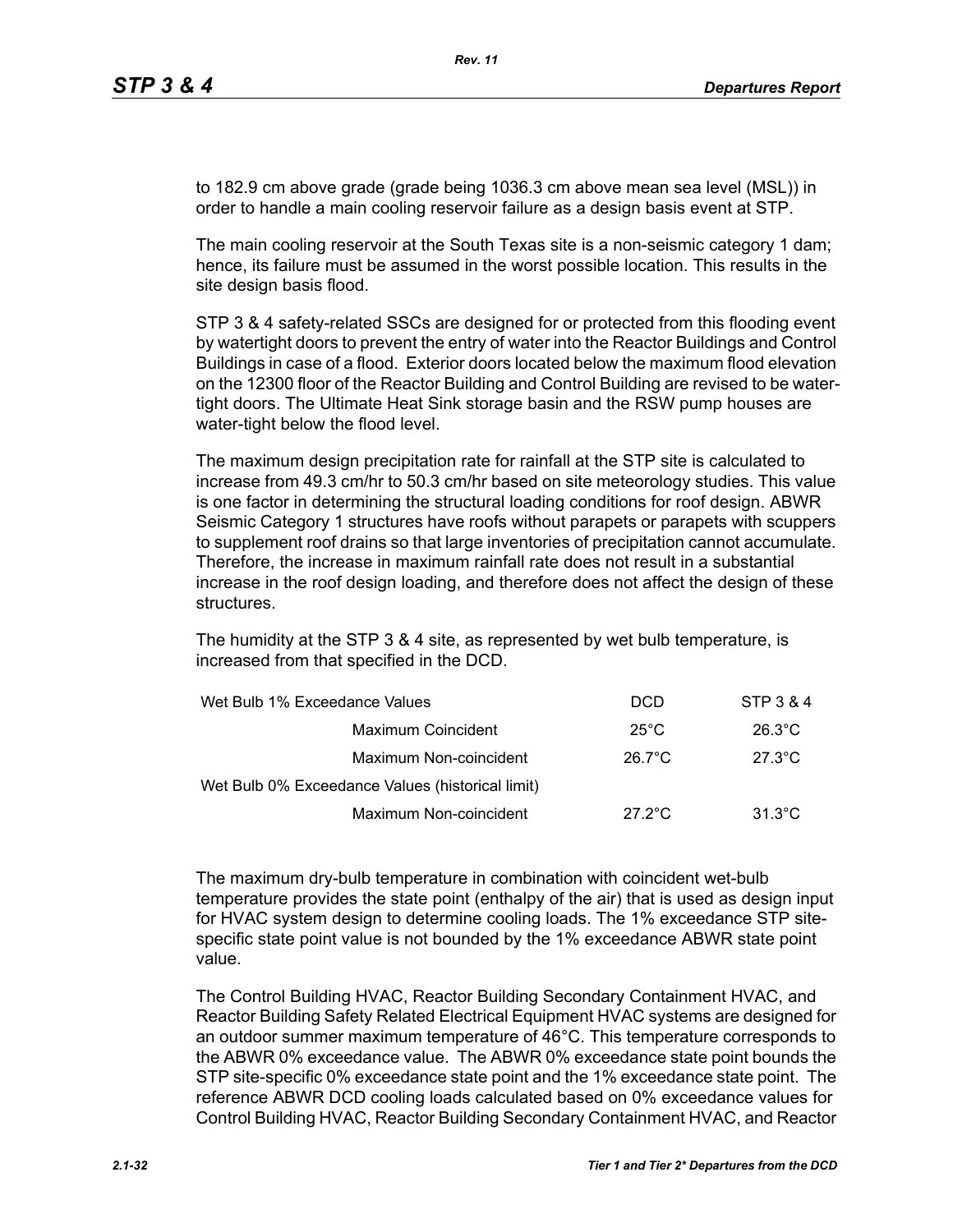Building Safety Related Electrical Equipment HVAC systems are bounding. Therefore, the change in 1% exceedance coincident wet bulb temperature has no adverse impact on these HVAC systems.

The Radwaste Building HVAC systems have been redesigned using STP site-specific ambient temperatures and the revised HVAC design is compliant with STP 3 & 4 Characteristics.

The maximum non-coincident wet-bulb temperature is used as input for short-term performance of cooling towers and evaporative coolers. In the case of STP 3 & 4, this value is an hourly data point. The site-specific maximum non-coincident wet-bulb temperatures on an hourly basis are not bounded by the reference ABWR site parameters. However, the calculated 30-day and 24-hour consecutive maximum noncoincident wet-bulb temperatures have been determined to be less than the reference ABWR DCD non-coincident hourly value. The UHS cooling tower long-term cumulative evaporation for the postulated LOCA case has been evaluated using the STP site-specific worst-case 30 consecutive day weather data as discussed in Tier 2 FSAR Section 9.2.5.5.1. The UHS basin water temperature has been evaluated using the worst one-day (24 hour) weather data. Thus, the 0% exceedance and 1% exceedance values for non coincident wet-bulb temperatures not being bounded have no adverse impact on the STP 3 & 4 UHS analysis.

As documented in Subsections 2.5S.4.4 and 2.5S.4.7, the shear wave velocity at STP 3 & 4 site varies both horizontally in a soil stratum and vertically with elevation, and is lower than the 1,000 ft/sec minimum stated in the DCD. A site specific soilstructure interaction (SSI) analysis has been performed using the measured values of shear wave velocity, with appropriate variation to represent the variability at the site, and site specific SSE, to demonstrate that the results of the site-specific SSI are bounded by the standard plant results included in the DCD. This SSI analysis is described in Appendix 3A.

The liquefaction evaluation documented in Section 2.5S.4.8 uses the measured shear wave velocities, therefore, the results are applicable to STP 3&4 site. At-rest lateral earth pressure in non-yielding walls of structures with deep foundations such as the Reactor and Control Buildings will be determined using the method described in Reference 2.5S.4-62. In this method, the at-rest seismic lateral earth pressure computation will utilize site-specific shear wave velocity. The impact of site-specific shear wave velocity on the design of exterior walls of these structures is expected to be insignificant because their designs are controlled by the combination of requirements for in-plane and out-of-plane loads. The at-rest seismic lateral pressure only affects the out-of-plane load. Also, the at-rest pressure includes effect of hydrostatic load, surcharge load etc, in addition to the dynamic pressure caused by the earthquake.

The foundation spring constants for mat design are based on settlement calculations. In the development of settlement estimates, the representative shear wave velocity value for intervals within a soil column is only one input used in the derivation of the elastic modulus for layers within that column. Since this derived elastic modulus value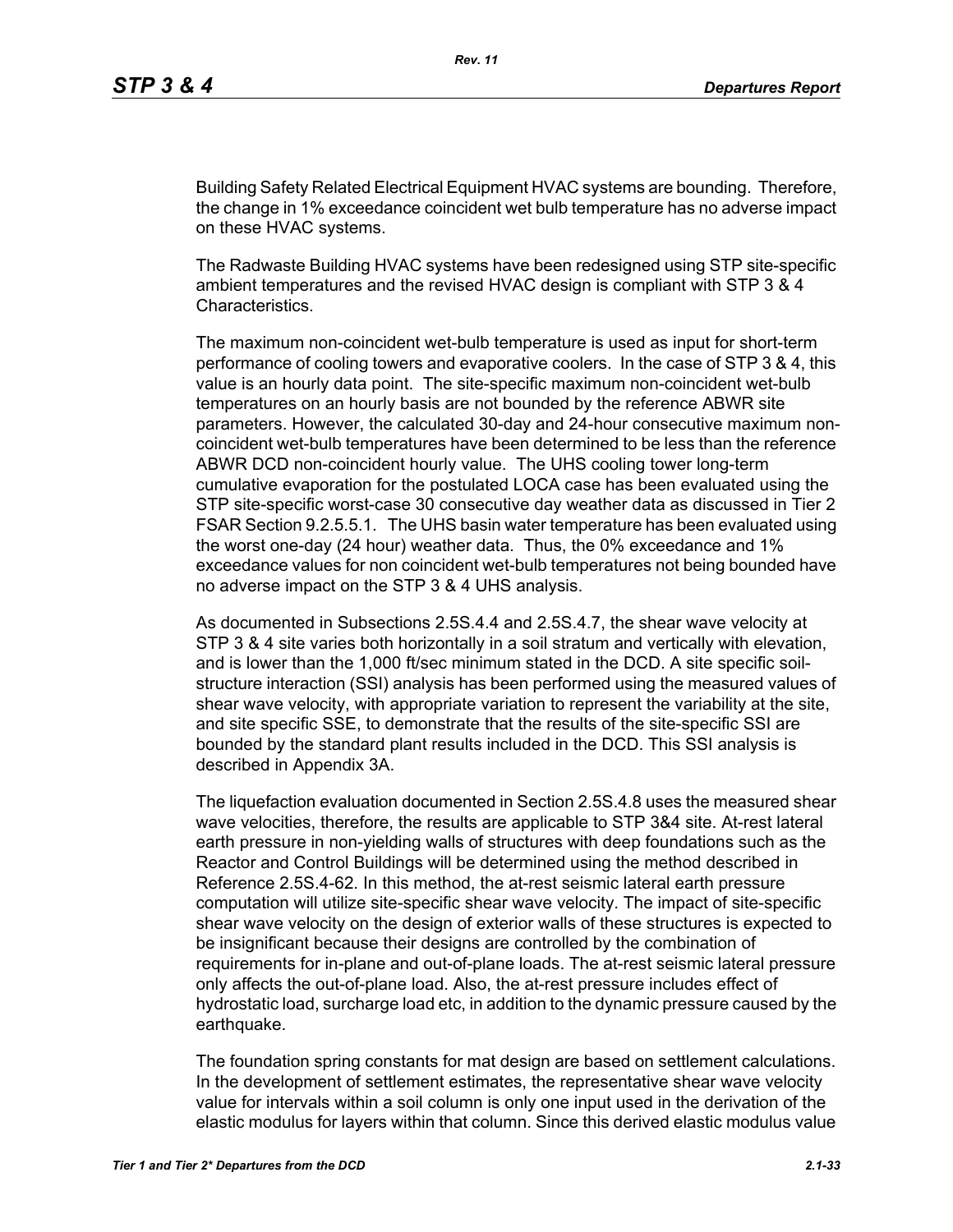is first adjusted for strain and then weighted with estimated values derived from either SPT tests (for granular material) or undrained shear strength tests (for cohesive soils) the effect of variability of shear wave velocity upon settlement calculations is significantly attenuated.

Impact of shear wave velocity on foundation spring constants and mat design is described in Section 3H.1.5.2 where it is concluded that the standard ABWR mat design is adequate for the STP site.

#### **Evaluation Summary**

These changes establish an equivalent level of site reliability and performance as described in the DCD.

This departure was evaluated per Section VIII.A.4 of Appendix A to 10 CFR Part 52, which requires that 1) the design change will not result in a significant decrease in the level of safety otherwise provided by the design; 2) the exemption is authorized by law, will not present an undue risk to the public health and safety, and is consistent with the common defense and security; 3) special circumstances are present as specified in 10 CFR 50.12(a)(2); and 4) the special circumstances outweigh any decrease in safety that may result from the reduction in standardization caused by the exemption. As shown below, each of these four criteria are satisfied.

- (1) As discussed above, the design change will maintain the level of safety otherwise provided by the design.
- (2) The exemption is not inconsistent with the Atomic Energy Act or any other statute and therefore is authorized by law. As discussed above, the design change will not present an undue risk to the public health and safety. The design change does not relate to the common defense and security.
- (3) Special circumstances are present as specified in 10 CFR 50.12(a)(2). Specifically, the remedial measure of water-tight doors provides a net increase in public safety relative to the design specified in the DCD, satisfying special circumstance (iv). Additionally, the changes qualify for special circumstance (ii) in that the changes are intended to accomplish the underlying purpose of the DCD, namely to ensure that the design is able to withstand natural phenomena. Further, special circumstance (vi) is present in that material circumstances not considered during the ABWR certification was granted in location and meteorological history analysis techniques. Given the need for power in Texas, it is in the public interest to allow construction of additional reactors at the STP site.
- (4) The special circumstances outweigh any decrease in safety that may result from the reduction in standardization caused by the exemption. Specifically, the design change of adding water-tight exterior doors represents an improvement in safety, and does not affect the configuration of the plant or the manner in which the plant is operated. Therefore, the reduction in standardization resulting from the change should not adversely affect safety.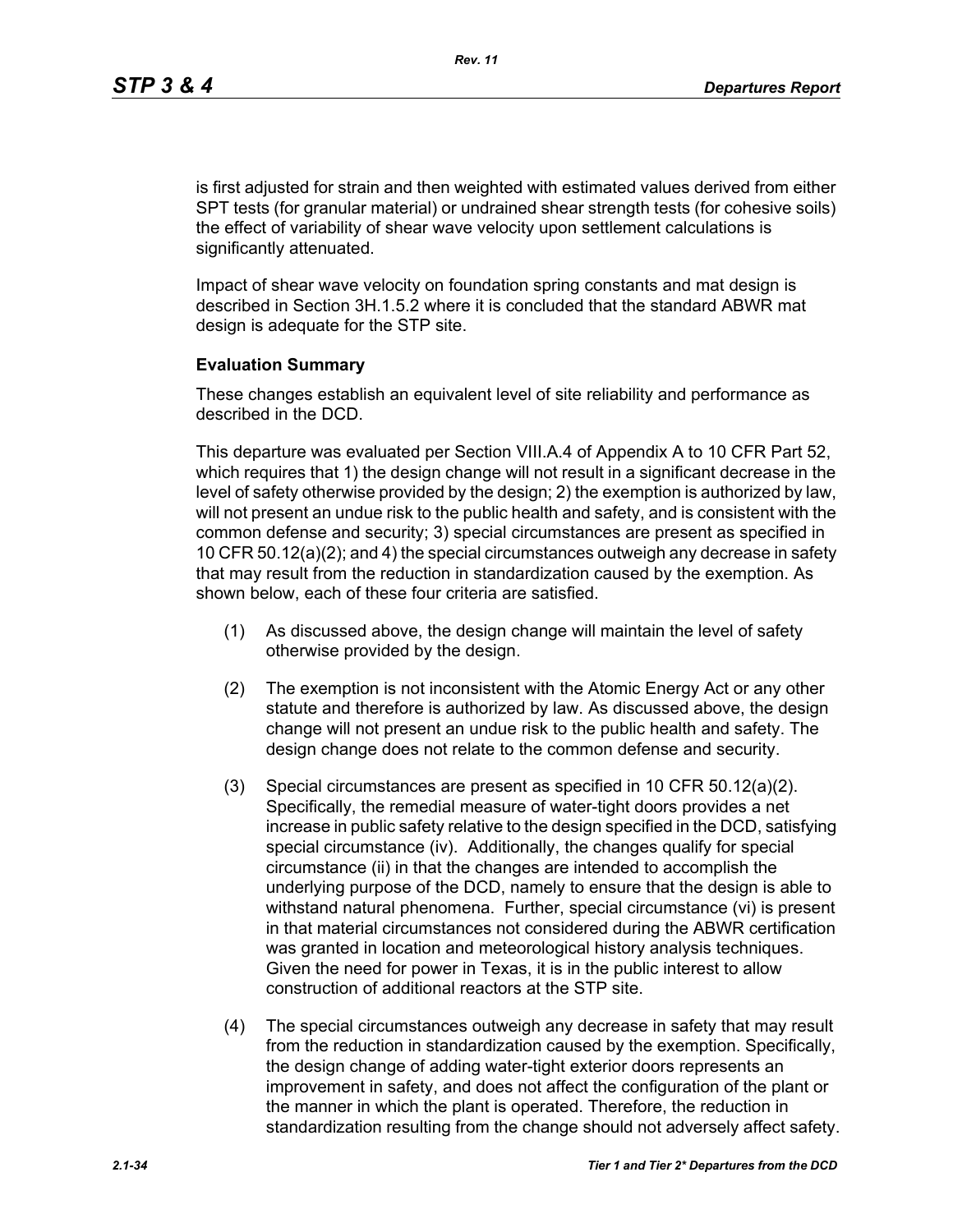As demonstrated above, this exemption complies with the requirements in Section VIII.A.4 of Appendix A to 10 CFR Part 52. Therefore, STPNOC requests that the NRC approve this exemption.

# **STD DEP 1.8-1, Tier 2\* Codes, Standards, and Regulatory Guide Edition Changes**

## **Description**

Tier 2, Table 1.8-20 lists reference ABWR DCD compliance with NRC regulatory guides. Table 1.8-21 lists applicability of industry codes and standards. This departure identifies Tier 2\* items on these two tables that are being updated to more current revisions/editions. Those Tier 2 items that are explicitly revised in the COLA or require change due to changes in the Tier 2\* items are also included.

Newer revisions of selected instrumentation and control-related Regulatory Guides are adopted to ensure more recent industry design and construction practices are used.

IEEE 603 "Standard Criteria for Safety Systems for Nuclear Generating Stations" is updated to the 1991 version. Newer editions of other selected instrumentation and control-related industry codes and standards are adopted. These editions of the standards are currently endorsed by the NRC.

Mil-Specs and other industry standards for electromagnetic inference analysis and control are updated to more current versions as this field has advanced considerably since certification.

Current approved ASME code cases per Regulatory Guide 1.84, "Design and Fabrication Code Case," Revision 33, dated 8/05 may be used in the future. With this update, Regulatory Guide 1.85, "Materials Code Case Acceptability, ASME Section III, Division 1" on ASME material code cases is obsolete and has been deleted as it is now incorporated into Revision 33 of R.G. 1.84.

ASME/ANSI OM Codes for functional testing of piping systems are updated to more current versions as this field has advanced considerably since certification. Specifically ANSI OM3 is updated to ASME-OM-S/G-2007 and ASME/ANSI OMa is updated to ASME OM Code-2004 subsections ISTA, ISTB, ISTC and Appendix I.

The American Concrete Institute code ACI 349 is updated to the 1997 edition. The ASME Section III Division 2 is updated to the 2001 edition with 2003 Addenda. These combined recognize advances in earthquake engineering and allows efficient use of modularization during construction. Note that ASME Section III Division 1 for piping is not changed from the 1989 edition. This departure also updates Tier 2 to refer to Regulatory Guides 1.136, "Materials, Construction, and Testing of Concrete Containments," Revision 3, dated 3/07, and Regulatory Guide1.142, "Safety-Related Concrete Structures for Nuclear Power Plants" to Revision 2, dated 11/01 and adds Regulatory Guide 1.199, "Anchorage Components and Structural Supports in Concrete", Rev. 0, dated 11/03. With addition of this Regulatory Guide, Table 3.8-10 is no longer required and is, therefore, deleted. Also, this departure updates Tier 2 to refer to the 2006 International Building Code (IBC), deleting the 1991 Uniform Building